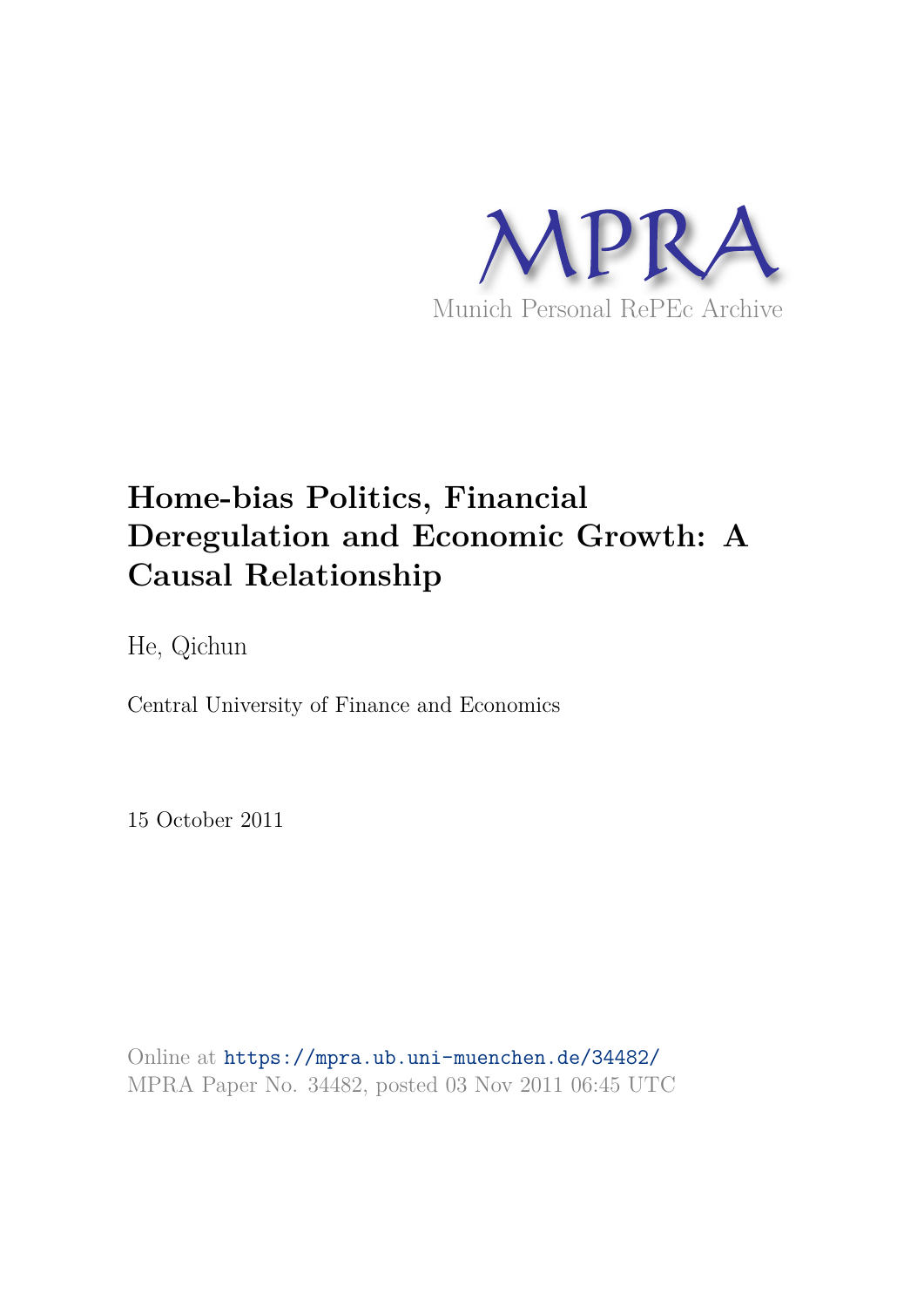# Home-bias Politics, Financial Deregulation and Economic Growth: A Causal Relationship\*

### Qichun He<sup>†</sup>

#### ${\bf Abstract}$

We re-examine the finance-growth nexus using the Chinese financial deregulation experience during the reform period 1981-1998. We use lagged home-bias political variables as instruments for financial deregulation. Dealing with weak instruments by LIML (limited-information maximum likelihood) estimation, we find that financial deregulation has a significant causal effect on economic growth. The result holds up when we control for conditional convergence, other growth determinants, and time and province effects.

JEL Classification: O2, C23

Keywords: Financial Deregulation; Home-bias Politics; Causality; Growth

<sup>\*</sup>I am grateful to Professor Paul Beaudry for encouraging me to work on the Chinese economy. I also thank seminar participants at UBC, HKUST, University of Manitoba and Central University of Finance and Economics, Canadian Economics Association Annual Meeting, All China Economics Annual Meeting for critical comments on the measurement of financial deregulation indicators.

<sup>&</sup>lt;sup>†</sup>China Economics and Management Academy, Central University of Finance and Economics, No. 39 South College Road, Haidian District, Beijing, China. 100081. Email: qichunhe@gmail.com, heqichun@cufe.edu.cn.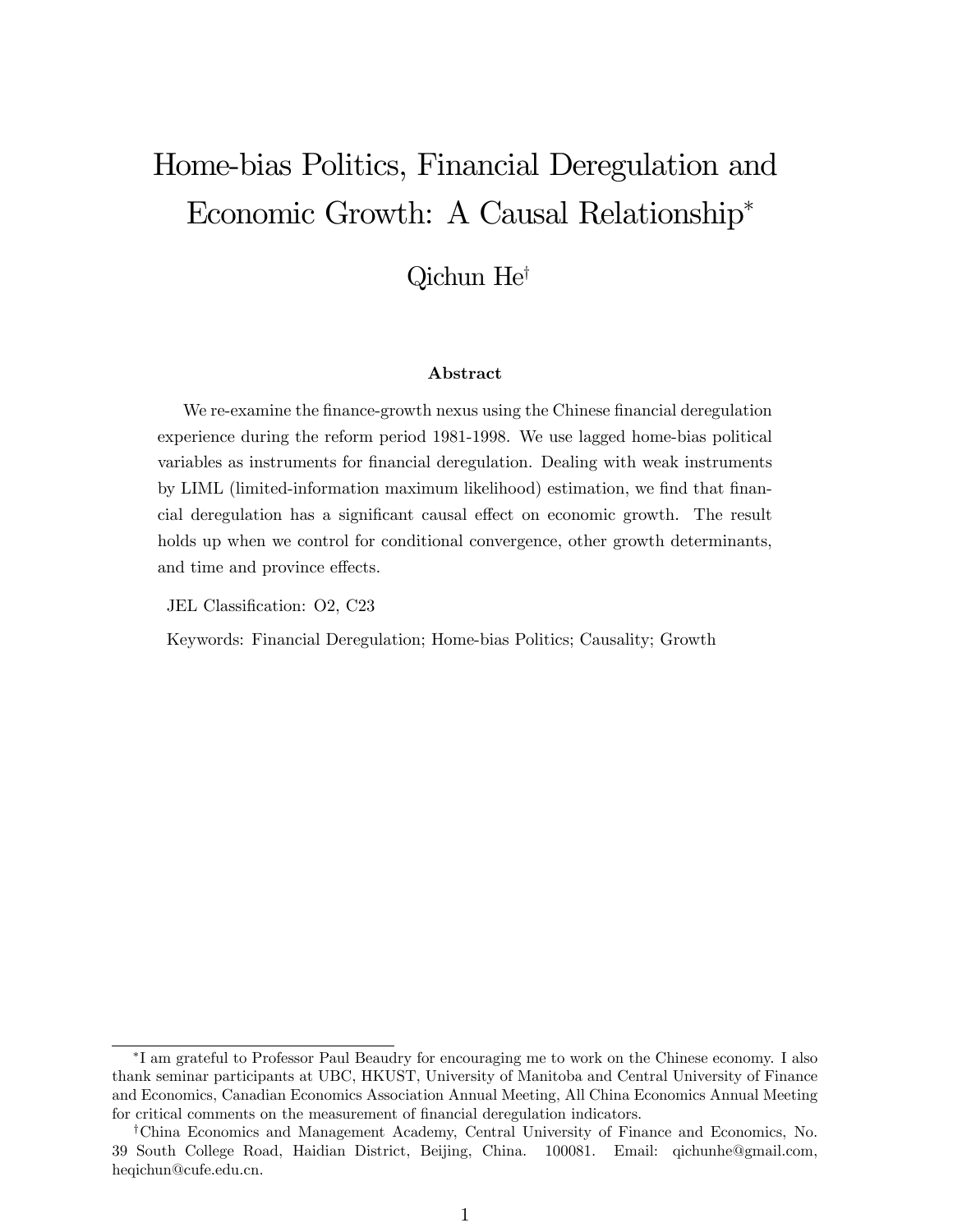### 1 Introduction

There is a long-standing debate on the finance-growth nexus.<sup>1</sup> Authors such as Robinson  $(1952)$  and Lucas  $(1988)$  argue that finance does not cause growth (i.e., finance follows growth), while others including Schumpeter (1912), McKinnon (1973), King and Levine (1993) and Rajan and Zingales (1998) show that the role of Önance in promoting growth cannot be ignored. Reviewing the literature on the Önance-growth nexus, Levine (2005) concludes: "Much work is required to better understand the role of financial factors in the process of economic growth." Motivated by Levine, we use the appealing financial deregulation experience in the People's Republic of China (hereafter China)  $-$  detailed  $\text{later} - \text{to study whether financial deregulation has a causal effect on growth.}$ 

China's financial deregulation is one of the most important economic events that have greatly affected the Chinese economy with the largest population and one of the largest territories in the world. Studying the Chinese experience not only helps to solve the finance-growth debate (i.e., whether Chinese financial deregulation simply follows growth as Robinson and Lucas conjecture or it has a large causal effect on growth), but may offer useful lessons for other countries. There are many other countries that have deregulated their financial service over the past several decades.<sup>2</sup> However, as a backward poor developing country that has achieved impressive growth in the Önancial deregulation process, the Chinese experience, especially its gradual approach to financial deregulation should offer useful lessons for other underdeveloped and transitional economies.

Unlike previous studies on China (see Wei and Wang, 1997; Lardy, 1998; Cull and Xu, 2003; Brandt and Zhu, 2007; Chow, 2004), we re-examine the Önance-growth nexus. In so doing, our study improves over the finance-growth nexus literature in three aspects. First, we find a new identification strategy to deal with the potential endogeneity of financial deregulation policies. The finance-growth debate explains why people may suspect that Chinese financial deregulation is endogenous to the growth process. To establish a causal relationship between financial deregulation and growth, we use the instrumental variable (IV) approach and use political variables as instruments for Önancial deregulation. This identification strategy concurs with Levine (2005) who concludes that finance is influenced by political, cultural and legal factors. Politics is one of the many important factors that determine the path of Chinese financial deregulation (see e.g., Shirk, 2003). Our political variable is the number of national government department ministers born in each province. Most of the ministers in our sample have participated in the liberation and the founding of China. This means they are selected into office because of their performance in war (i.e., exogenous to the growth process). We argue that they have home-bias (i.e., they favor their birth-provinces) in determining the path of financial deregulation. We isolate

 $\overline{^{1}$ Because of Levine's (2005) excellent discussion of it, we shall omit detailed references to the literature. <sup>2</sup>Typical examples in developing countries are the financial reforms in Vietnam (Riedel and Turley, 1999) and Morocco and Tunisia (Jbili et al., 1997), and those in industrialized countries include European Union's Second Banking Directive in 1993 and Japan's "Big Bang" financial deregulation in 1996.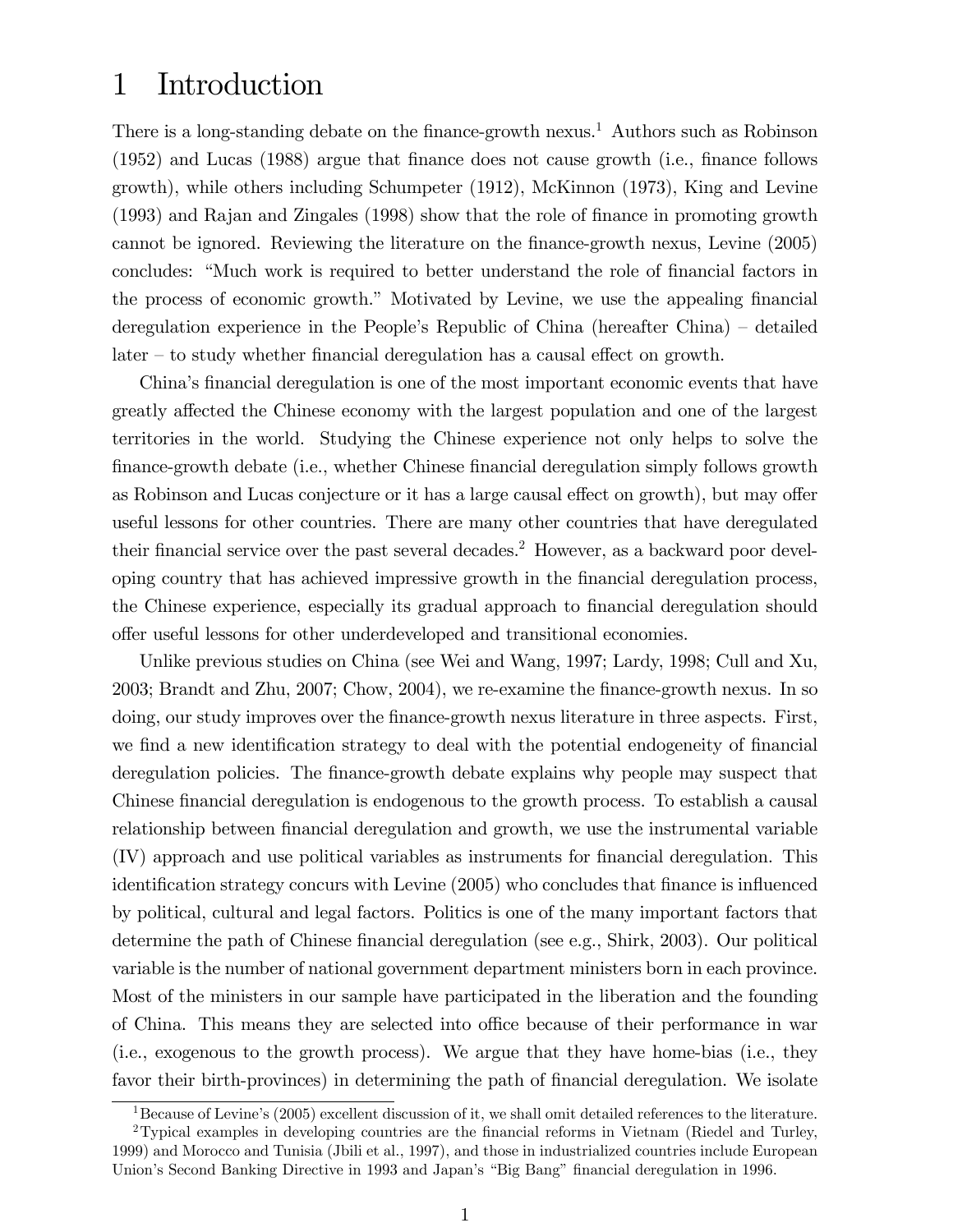the variation of financial deregulation explained by home-bias politics and find that it has a significant causal effect on growth. The result is robust to controlling for conditional convergence, other growth determinants, and time and province effects.

Second, comparing to cross-country studies, our analysis uses financial reforms systematically implemented across Chinese provinces that are relative more homogenous and more meaningful to compare. We use dummy variables weighted by population to quantify China's financial deregulation policies  $-\epsilon$  detailed later. Third, China's financial deregulation was conducted following the gradual approach, generating substantive variations across time and across provinces in the degree of Önancial deregulation, illustrated in Ögures 1 to 3. Our analysis exploits the substantive variations. The time variations allow controlling for unobserved province effects, presenting a robust result.

#### [Figures 1, 2 and 3 Here]

The estimated magnitude of IV regression is economically significant for our financial deregulation indicators. For example, all else equal, China's financial deregulation on average has contributed 1.31% to annual growth during our sample period 1981-1998, which is around  $16\%$  of the total average annual growth of China during the period.

The paper is organized as follows. After we briefly introduce the Chinese financial deregulation, in section 2 we derive the empirical formulation and construct the variables. Section 3 presents the estimation results. Section 4 concludes.

### 1.2 The Chinese Gradual Financial Reform

Before 1978, China was a command economy in which the financial intermediaries work under the command of the government. The financial system is underdeveloped with the government playing a dominant role (Lardy, 1998, ch. 3; Naughton, 1995, ch. 1). Interest rates were set administratively; monetary policy was conducted through direct allocation of credit and refinancing. Capital markets were nonexistent. The primary financial intermediaries were state banks. Believing in the gospel of rapid industrialization, the Chinese government obliged state banks to lend to the priority sector, the state-owned industrial sector, with little concern for its profitability (see Naughton, 1995; Shirk, 2003).

In 1978, the Chinese government embarked on gradual financial deregulation aimed at establishing a market-based Önancial system. The Chinese gradual Önancial deregulation studied by previous works (see Lardy, 1998; Naughton, 1995; Shirk, 2003; Brandt and Zhu, 2007) refers to the following. Across time, it involves a gradual implementation of piecemeal Önancial deregulation policies over a long period of time. Common themes of the piece-meal policies include the provision of more autonomy in credit allocation to stateowned banks, the removal of restrictions on their ownership structure, and the relaxation of geographical and legal restrictions on the entry of new Önancial intermediaries. Across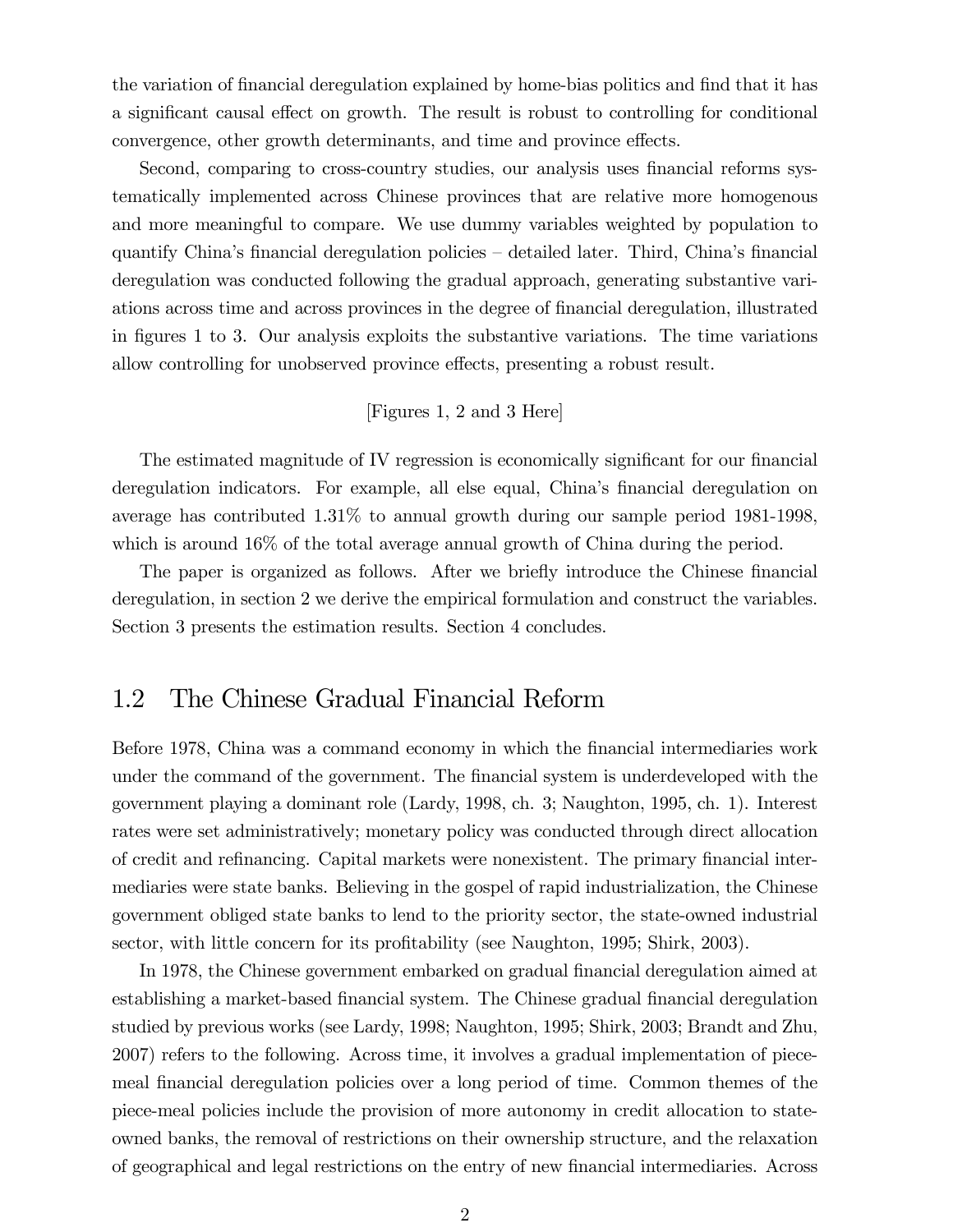provinces, it refers to a process that allows some provinces to implement some piece-meal Önancial deregulation policies Örst. SpeciÖcally, each year, the government may choose some financial deregulation policies and designate some cities and rarely some province(s) to carry out such policies. After one year or more, the government may spread them to the whole province, further to several provinces, and finally to the whole country. After decades of reform, state banks have been built into joint-stock commercial banks; various markets like money, bond and equity markets have been created. The role of market in Önancial resource allocation has been enhanced. Nevertheless, the objectives of Chinese Önancial deregulation are far from being accomplished, and there are still many unresolved issues in the financial deregulation process (see Lardy, 1998; Naughton, 1998). China's ongoing financial deregulation will continue for a long time.

In China, exogenous political, cultural, institutional, and geographical factors determine the time and provincial variations in financial reform policies. Shirk  $(2003, p.129)$ argues that the path of financial reform in China since 1979 reflects a political logic. The political and cultural factors will be used to isolate the exogenous component of Önancial deregulation in explaining growth, as will be detailed in section 2.3.

### 2 The Data

### 2.1 Deriving the Empirical Specification

As is known to all, China has undertaken the market-oriented reform and opening-up in 1978. That is, China has not only made continuous efforts to reform its economic institutions, but also opened its borders to foreign investors and trade (see Deng, 1975). Therefore, the Chinese provinces can be treated as backward small open economies that rely on the absorption of technological expertise from abroad to achieve technological progress. Barro and Sala-i-Martin (2004, p. 350), for instance, have stated that the absorption of technological expertise from Hong Kong has been important for Chinaís technological progress. Therefore, we use the technology diffusion and absorption model based on Acemoglu (2009, ch. 18)  $-$  detailed later  $-$  to derive the empirical formulation.

Acemoglu (2009, p. 614) argues that the absorptive capability of the backward economy varies across countries because of policy barriers affecting technology adoption. Following Acemoglu, we assume that the absorptive capability depends on financial deregulation. This is likely because China's financial deregulation, aiming at eliminating existing Önancial distortions and protectionist policies, encourages imitative entrepreneurial activities. For simplicity, we assume that the absorptive capability of the backward economy linearly depends on financial deregulation. Therefore, we use financial deregulation to measure the absorptive capability of the backward economy.

For a Chinese province, its aggregate production function for a unique final good is

$$
Y_t = K_t^{\alpha} H_t^{\beta} \left( A_t L_t \right)^{1 - \alpha - \beta}, \tag{1}
$$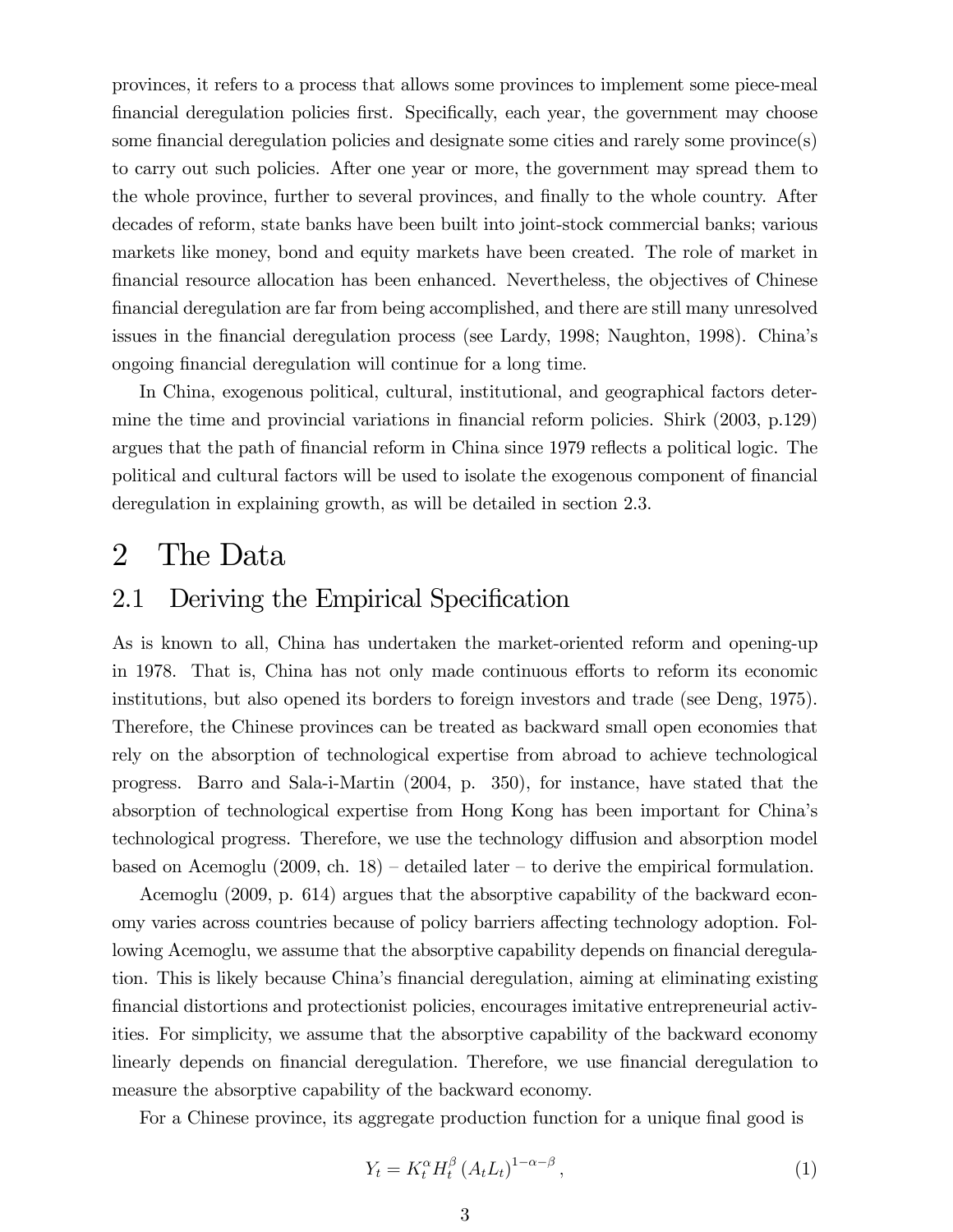where K, H, and L are physical capital, human capital, and raw labor respectively.  $A_t$ is its level of technology, whose progress will be pinned down later. And  $g = \frac{A_t}{A_t}$  $\frac{A_t}{A_t}$  is the growth rate of technology. The output per effective labor at t is  $y_t = k_t^{\alpha} h_t^{\beta}$  $t<sub>t</sub><sup>\rho</sup>$ , where the effective capital-labor ratio,  $k_t$ , and human capital-labor ratio,  $h_t$ , evolve according to

$$
\dot{k} = s_k y_t - (n + g + \delta) k_t \tag{2}
$$

$$
\dot{h} = s_h y_t - (n + g + \delta) h_t, \tag{3}
$$

where  $s_k$ ,  $s_h$  are exogenous physical and human capital investment rates respectively.  $n$  and  $\delta$  are exogenous population growth rate and depreciation rate respectively. And  $g=\frac{A_t}{A_t}$  $\frac{A_t}{A_t}$  is the growth rate of technology. The world technological frontier  $A_t^w$  is assumed to grow at an exogenous rate  $g^w$ . Following Acemoglu, we posit the following law of motion for technology: .

$$
A_t = FD \cdot (A_t^w - A_t) + \gamma A_t,\tag{4}
$$

where the first term on the right-hand-side  $(RHS)$  of equation  $(4)$  measures the absorption/imitation of world technology and the second term,  $\gamma$ , measures domestic innovations. Technology absorption depends on the product of the absorptive capability (measured by financial deregulation,  $FD$  and the technology gap between world technology frontier and the domestic level of technology,  $(A_t^w - A_t)$ .

As in Acemoglu, we define the inverse of the distance to the world frontier,  $a_t < 1$ , as  $a_t = \frac{A_t}{A_t^w}$ . Using equation (4), we have

$$
\dot{a}_t = FD - (FD + g^w - \gamma) a_t. \tag{5}
$$

We begin with the steady state. In the steady state, the technological progress rate of the small economy, g, is equal to  $g^w$ . And in steady state,  $k = 0$  and  $h = 0$ . Then steady state output per effective labor can be solve as

$$
y^* = (s_k)^{\frac{\alpha}{1-\alpha-\beta}} (s_h)^{\frac{\beta}{1-\alpha-\beta}} (n+g^w+\delta)^{-\frac{\alpha+\beta}{1-\alpha-\beta}}.
$$
 (6)

Approximating around the steady state, the speed of convergence is  $\lambda = (1 - \alpha - \beta)(n + g^w + \delta)$ . Following the steps in Mankiw et al. (1992, p. 423), we end up with

$$
\ln(y_t) - \ln(y_{t-1}) = - (1 - e^{-\lambda}) \ln(y_{t-1}) + (1 - e^{-\lambda}) \ln(y^*), \tag{7}
$$

where  $\ln(y^*)$  can be expressed as exogenous parameters as in equations (6). Since the above equation is output per effective labor, we transform it into output per labor. Output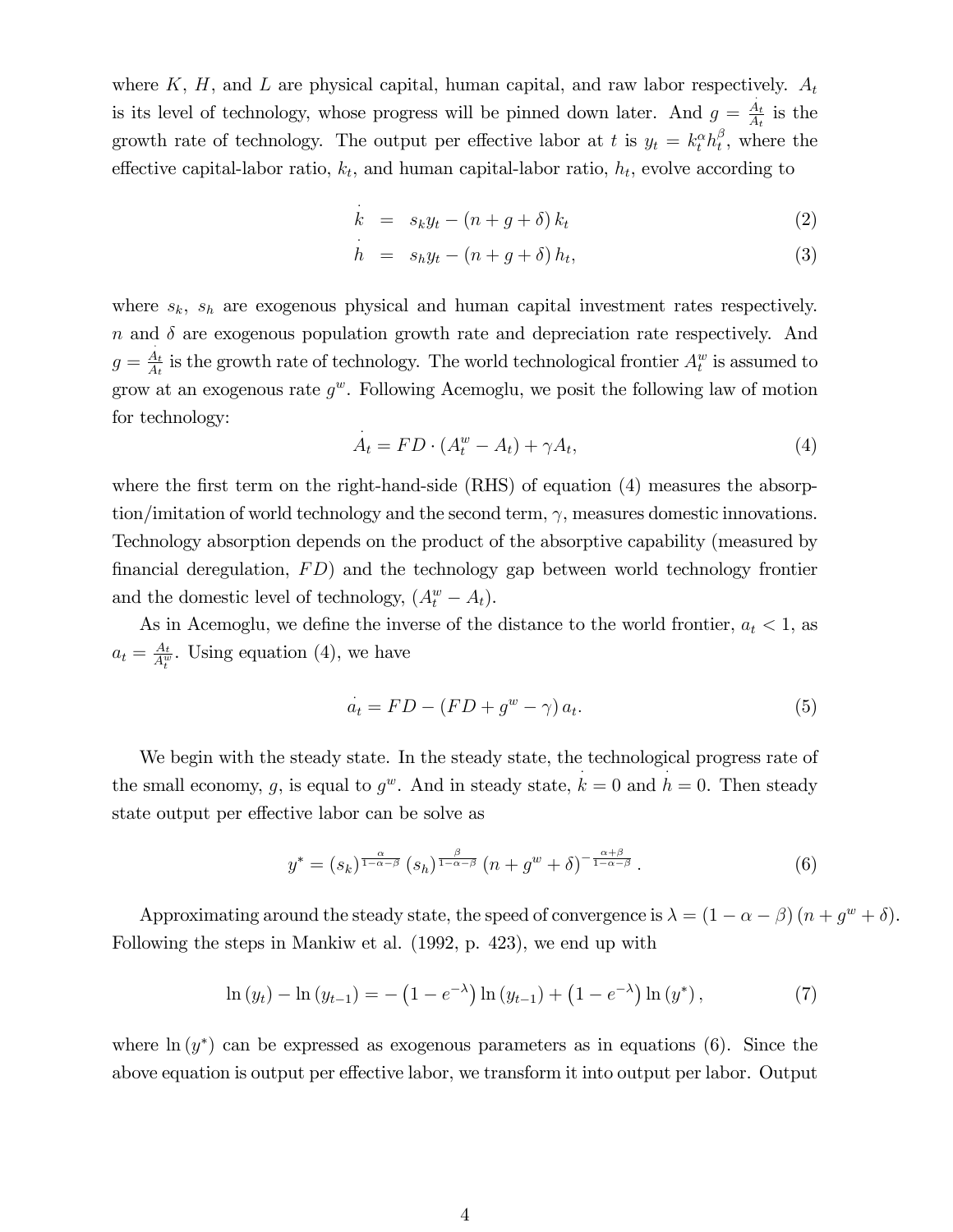per labor is  $\frac{Y}{L}$ , which is equal to yA. Hence we have

$$
\ln\left(\frac{Y}{L}\right)_t - \ln\left(\frac{Y}{L}\right)_{t-1} = \left[\ln\left(y_t\right) - \ln\left(y_{t-1}\right)\right] + \left[\ln\left(A_t\right) - \ln\left(A_{t-1}\right)\right].\tag{8}
$$

Combining equations (7) and (8) yields

$$
\ln\left(\frac{Y}{L}\right)_t - \ln\left(\frac{Y}{L}\right)_{t-1} = -\left(1 - e^{-\lambda}\right)\ln\left(y_{t-1}\right) + \left(1 - e^{-\lambda}\right)\ln\left(y^*\right) + g. \tag{9}
$$

The technological growth rate of the small economy,  $g$ , is

$$
g = \frac{\dot{A}_t}{A_t} = \frac{\dot{a}_t}{a_t} + g^w = \left(\frac{1}{a_t} - 1\right) FD + \gamma.
$$
 (10)

According to equation (10), a higher degree of financial deregulation  $(FD)$  will increase the technological growth rate of the small economy because  $\left(\frac{1}{a}\right)$  $\left(\frac{1}{a_t} - 1\right) > 0.$ 

Substituting out g using equation (10) and  $\ln(y^*)$  using equation (6) from equation  $(9)$ , we have our final empirical specification as

$$
\ln\left(\frac{Y}{L}\right)_t - \ln\left(\frac{Y}{L}\right)_{t-1} = \left(\frac{1}{a_t} - 1\right) F D + \gamma - \left(1 - e^{-\lambda}\right) \ln\left(y_{t-1}\right) + \left(1 - e^{-\lambda}\right) \frac{\alpha}{1 - \alpha - \beta} \ln\left(s_k\right) + \left(1 - e^{-\lambda}\right) \frac{\beta}{1 - \alpha - \beta} \ln\left(s_k\right) - \left(1 - e^{-\lambda}\right) \frac{\alpha + \beta}{1 - \alpha - \beta} \ln\left(n + g^w + \delta\right).
$$
 (11)

In equation (11), the last four terms are exactly the same as those in augmented Solow model (see Mankiw et al., 1992). The first two terms on the RHS of equation  $(11)$  are new and capture the technological progress of the backward economy. A higher degree of financial deregulation  $(FD)$  would raise the technological absorptive capability of the backward economy, ending up raising its growth rate. Although it is not emphasized, the same argument applies to  $\gamma$  (the domestic technological advances). A higher degree of financial deregulation  $(FD)$  would also raise the domestic technological advances of the backward economy and thereby speed up the growth of the backward economy.

Specifically, we use the following formulation for empirical assessment:

$$
growth_{it} = \beta_0 + \beta_1 FD_{it} + \beta_2 \ln \left( \frac{GDP}{L} \right)_{i,t-1} + \beta_3 \ln \left( \frac{I}{GDP} \right)_{it}
$$

$$
+ \beta_4 \ln (SCHOOL)_{it} + \beta_5 \ln(n + g^w + \delta)_{it} + u_i + T_t + \varepsilon_{it} \tag{12}
$$

where growth<sub>it</sub> is the average annual growth of real GDP per worker for  $i^{th}$  province at period  $t$ ;  $FD$  is the measure of financial deregulation, which is constructed below;  $\ln\left(\frac{GDF}{L}\right)$  $\left(\frac{DP}{L}\right)_{i,t-1}$ , real GDP per worker at the beginning of period t, controls for conditional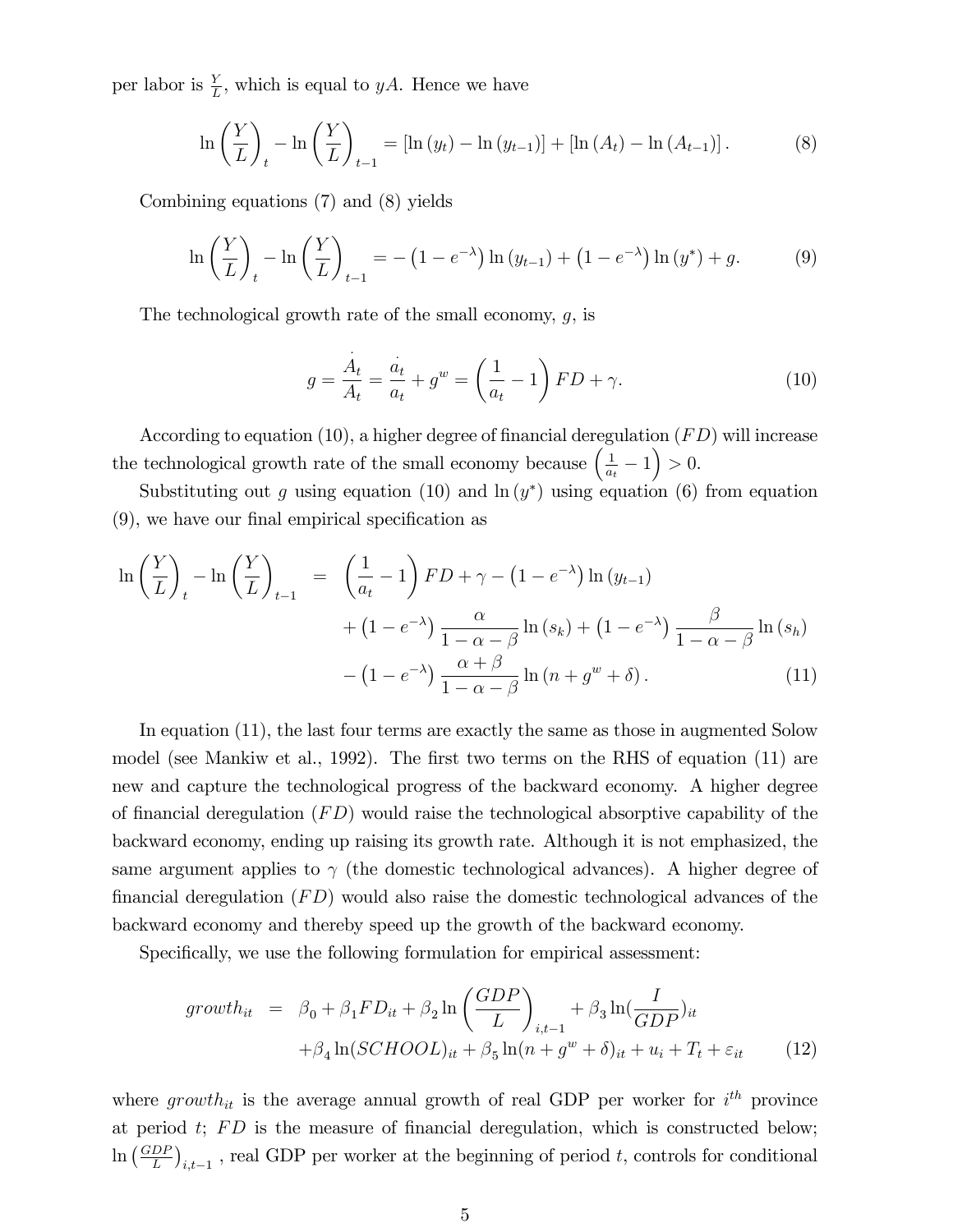convergence.  $\frac{I}{GDP}$  and *SCHOOL* measure physical capital investment rate and human capital investment rate respectively.  $(n + g^w + \delta)$  measures labor force growth.  $u_i$  and  $T_t$ stand for fixed province and time effects respectively.<sup>3</sup>

We use China's cross-province time series data on 27 provinces from 1981 to 1998. Following the common practice in the empirical growth literature, we take six-year averages of the data to avoid the influence from business cycle phenomena.

#### 2.2 Constructing Financial Deregulation Indicators

We locate China's financial deregulation policies from the book "The Big Economic Events" since China's Reform and Opening-up (1978-1998)".<sup>4</sup> The international symposium organized by the Chinese Economists Society at the University of Southern California in 1997 divides China's financial deregulation policies as follows:

- 1. Domestic Financial Deregulation
	- (a) Reforms of the banking sector:
		- i. Reforming commercial banks and policy banks;
		- ii. Regulations of banking institutions in China;
		- iii. Entry of foreign banks in enhancing competition;
		- iv. Possibilities of more domestic private banks.
	- (b) Non-bank Financial Institutions and Regulations:
		- i. Insurance market;
		- ii. Non-bank deposit market, and non-bank deposit-taking institutions;
		- iii. Regulations on gray and black credit market for small loans.
- 2. Capital Market Development
	- (a) On Equity and Bond market;
	- (b) On Foreign Exchange Market.

We quantify all the financial deregulation policies into one single indicator, denoted as FD. Following the previous literature that studies banking sector and stock market separately (Levine and Zervos, 1998; Demirguc-Kunt and Levine, 2001), we further divide the financial deregulation policies into banking/non-bank policies (the policies belong to the domestic financial deregulation above), denoted as  $BANK$ , and stock market ones (the policies belong to the above capital market development), referred to as  $STOCK$ .

 $3$ Solow (2003) discusses the use of the empirical formulation in cross-country regressions (e.g., Barro,  $2003$  for China.

<sup>&</sup>lt;sup>4</sup>There are other books documenting the gradual financial deregulation policies in China during the period 1978-1998, but the big events are similar across these books.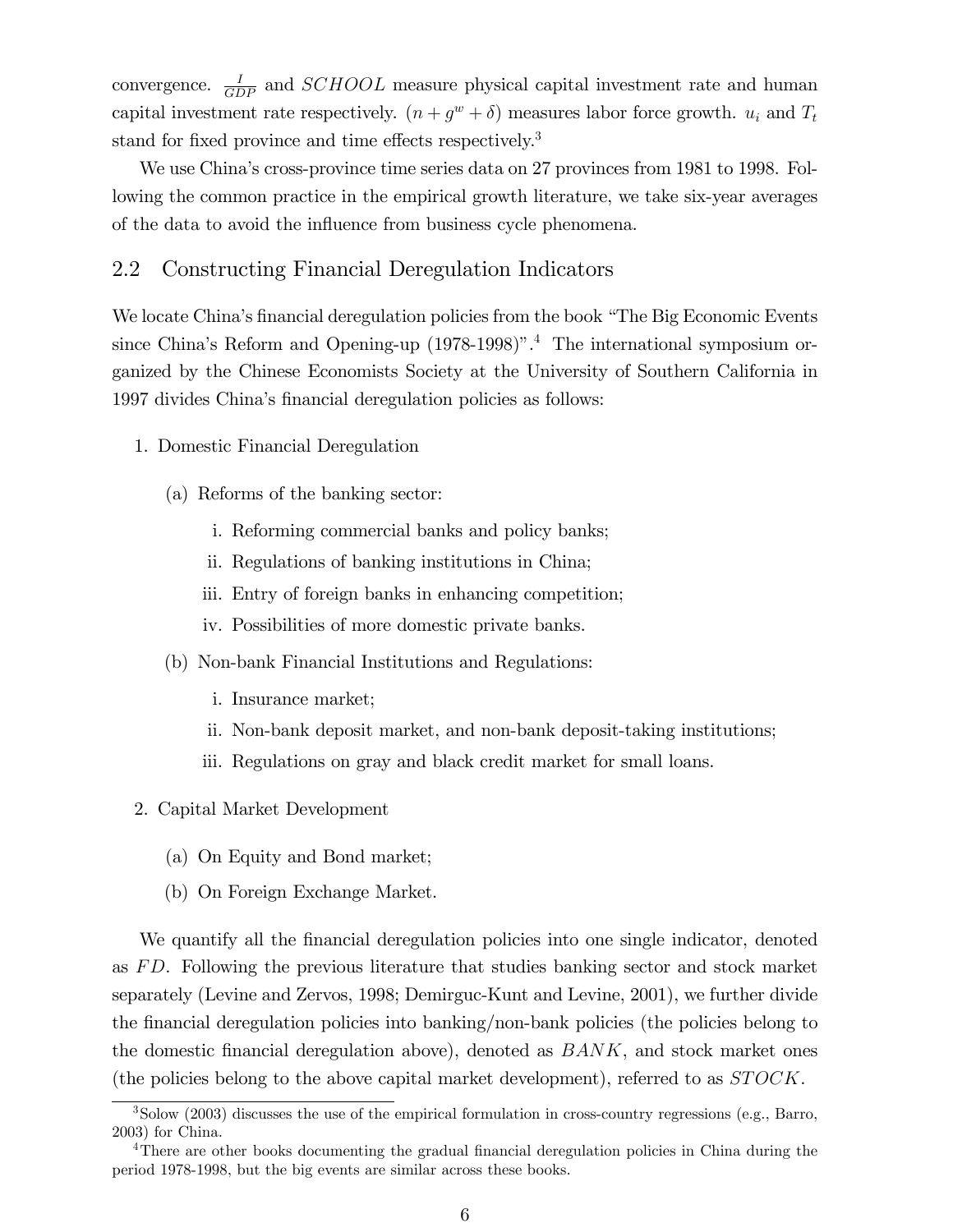Since most financial deregulation policies are at the city level, we first construct the city level dummy variables. Then we aggregate them to the provincial level, using the ratios of the cities' population to their provincial population as weights:

$$
Index = \sum_{j} (\sum_{i} \frac{Total Population of City i in 1996}{Total Population of the Province in 1996} \cdot I_{ci}^{t} + I_{p}^{t})
$$
(13)

where  $I_{ci}^{t}$  is a dummy variable that equals one if city *i* receives a financial deregulation policy *j* in year *t*;  $I_p^t$  is an indicator variable that equals one if a financial deregulation policy j is conducted in the province. Adding together all policies (the  $j's$ ) in and before year  $t$  for all the cities within a province yields its policy index for year  $t$ . The data on the citiesí population are from the Statistical Yearbook on Chinaís Cities.

Using population rather than GDP (gross domestic product) as weight is to lessen the endogeneity problem of financial deregulation indicators. An ideal weight should further consider the quality of the enforcement of the policies. However, finding a quality measure is a daunting task, hence we leave it to future research. Figures 1 to 3 illustrate the substantive provincial and time variations in our financial deregulation index  $BANK$ . Table 1 presents the summary statistics for our financial deregulation indexes.

#### [Table 1 Here]

#### 2.3 Endogeneity and Identification Strategy

Given the debate on the finance-growth nexus, it is not surprising that some suspect that the logic for the government to conduct Önancial deregulation is based on the anticipation of future growth. To address the potential endogeneity problem of Önancial deregulation, we adopt the IV approach and use political and cultural factors as instruments. Our identification strategy concurs with Levine (2005) who reviews that many studies suggest that finance is influenced by legal, political and cultural factors.

As argued, in China, political, cultural, institutional, and geographical factors determine the path and logic of financial deregulation. Shirk (2003, p.129), for instance, argues that the path of financial reform in China since 1979 reflects a political logic: "The actual pattern of economic reform did not reflect economic theories so much as it did 'the conflict of various kinds of interests, that is the conflict, coordination, and balancing of interests between various trades and industries, between urban and rural areas, between localities, and between localities and the central authorities'." Therefore, politics is one important factor in driving the path and logic of financial deregulation. Moreover, culture plays an important role in determining the path of Önancial deregulation. The Chinese culture is that policy makers tend to give preferential policies to their hometown. We term this as the home-bias of politicians. We combine the political and cultural factors to build our home-bias political variable (detailed below).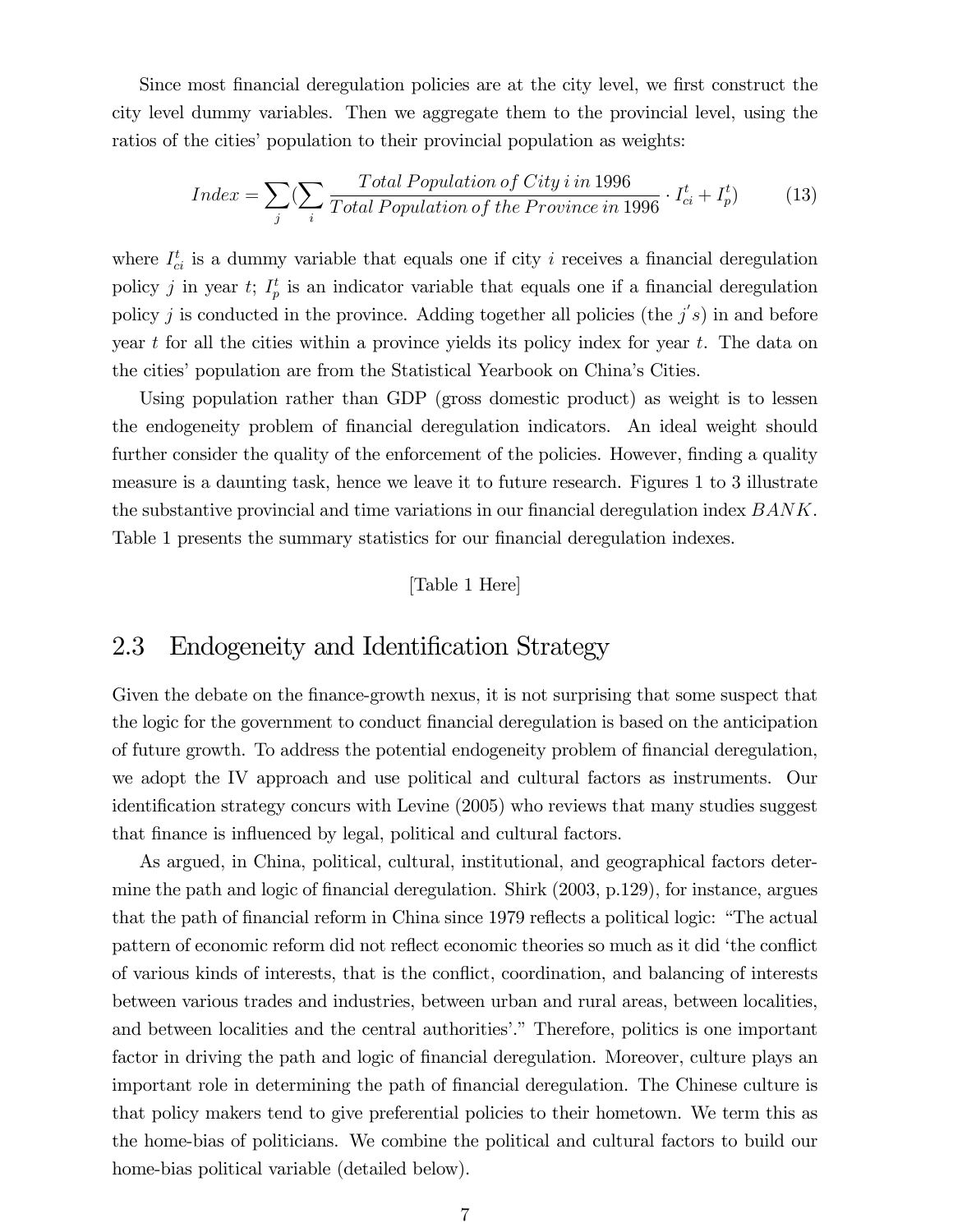Following the literature on politician turnovers and economics growth in China, we find the book entitled "Annals of the Officials of the People's Republic of China". It lists China's government officials and their tenure in office for all the national government departments from its founding in 1949 to year 2003. We argue that the bargaining and coordination of these government officials of the highest rank, i.e. the ministers of all the national government departments, plays an important role in determining what provinces receive the preferential treatment in the process of financial deregulation. We choose the ministers, rather than the vice-ministers, of all the national government departments to represent the distribution of political powers. This is because in the Chinese institutional framework in which the minister has absolute power over the vice-ministers in making the final decisions. Therefore, we find over 200 ministers for over 100 national government departments (some of them were closed after 1978 and some were set up after 1978) during the reform period 1978-1998.

During our sample period 1981-1998, the majority of the national government department ministers are generals or officers of the People's Liberation Army or important members of the Chinese Communist Party. They earn their power in war and in the founding of China. After the founding of China in 1949 when their age was mainly in the range of 20-40, they continue to work as the national government department ministers until retirement. Therefore, their selection into office was mainly based on their role in war, which is exogenous to the growth process.

We use culture to assign the national government department ministers to the provinces. As argued, the ministers are influenced by the Chinese culture in choosing the designated cities or provinces to conduct Önancial deregulation: they tend to favor the province where they were born (the aforementioned home-bias of the politicians). Therefore, we find the birth-provinces for all the national government department ministers. We build the province level time series political variable as follows. For instance, during the 1993- 1998 period, the minister of the Ministry of Communications is Zhendong Huang who was born in Jiangsu province. Therefore, we assign a value 1 to Jiangsu province and zeros to all the other provinces for our sample period 1993-1998. We repeat the dummy variable operations for all the national government department ministers. However, suppose minister Huang was in office for the period March 1993 to December 1995, then we would assign Jiangsu province a value that equals the ratio of the number of years he is in office to the number of years in the period  $1993-1998$  (i.e., 6), which is roughly 0.5 in this case. Finally, we add up all the dummy variables to get the provincial level political variable. We repeat the same steps for other two sub-periods. To avoid potential endogeneity problem, we use the lagged values of the political variable. For example, the value of period 1987-1992 is given to period 1993-1998. This makes more sense because it may take a while for the national government department ministers to bargain over and finally set up the deregulation policies. Moreover, it takes time to carry out the deregulation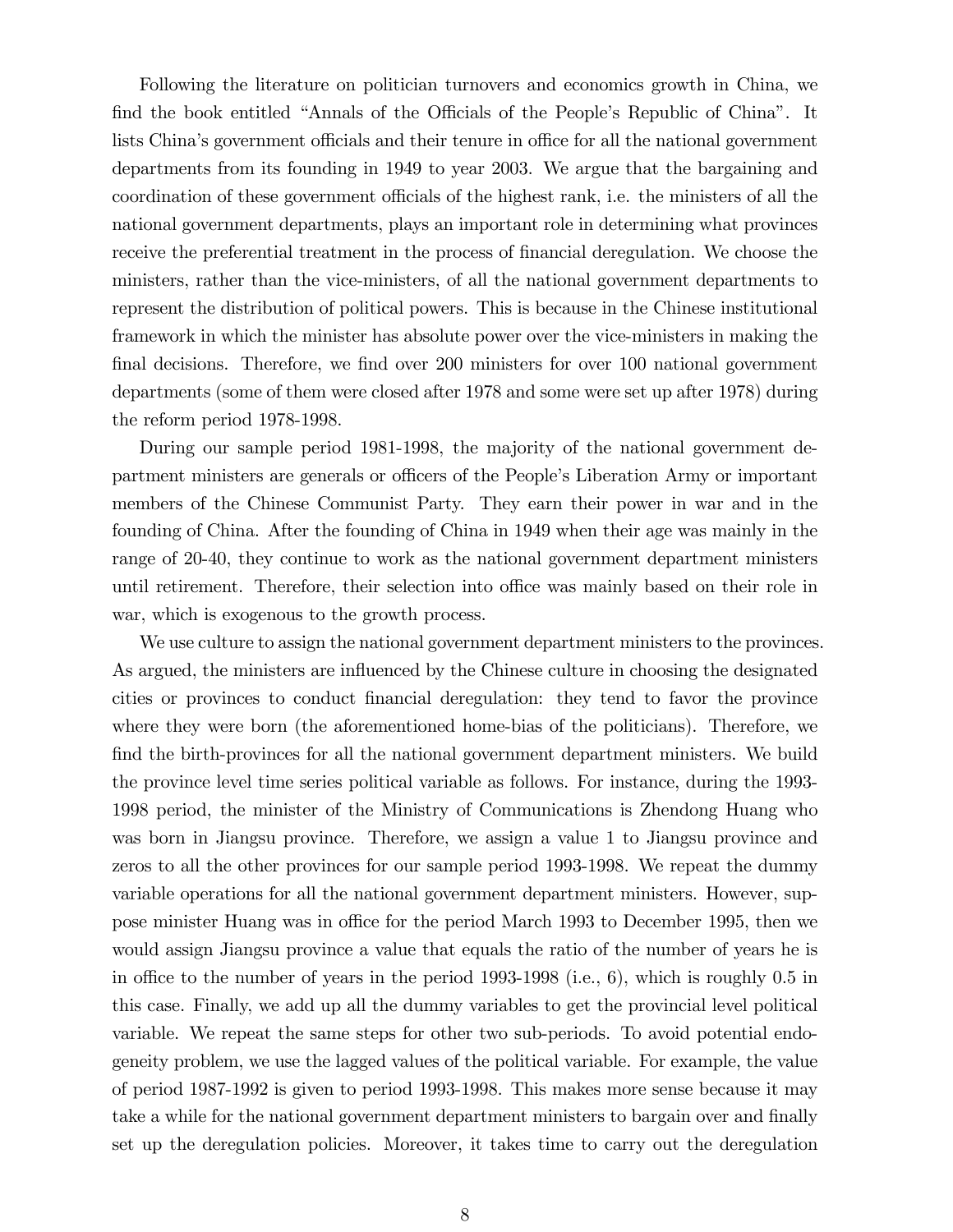policies. The substantial province and time variations in our political variable, denoted by  $POLITICS$ , are also illustrated in figures 1 to 3. One can observe that our political variable is significantly correlated with our financial deregulation indicator,  $BANK$ .

#### 2.3 Measuring Other Variables

The Chinese GDP data are reliable as Holtz (2003) finds that there is no evidence of data falsification at the national level. Our dependent variable is the average annual growth of real GDP per labor. However, there is a large statistical adjustment in 1990 on labor force (detailed in Young, 2003, 1233-1234). Around half of Chinese provinces made the changed in 1990, which is just the change in statistical caliber as detailed in Young. Fortunately, Statistical Yearbook of China (SYC) has maintained the original statistical caliber and provided the data on provincial labor force. Therefore, this more consistent series provided by SYC allow us to cover the periods before and after 1990 to avoid "spurious labor force growth" (Young, p. 1234).

Initial real GDP per worker takes the value of the beginning year of each sub-period. SCHOOL is measured as secondary school enrollment (student enrollments for middle schools, grades 7 to 9, and high schools, grades 10 to 12) divided by labor force following Mankiw et al. (1992). For labor force growth,  $ln(n + g^w + \delta)$ , we use 0.08 for  $(g^w + \delta)$ . That is, we assume a 2% world annual growth and a 6% depreciation rate for China. As in Mankiw et al. (1992), our result is insensitive to the assumed number for  $(g^w + \delta)$ .  $\frac{1}{GT}$ GDP is the nominal physical capital investment rate, which is to avoid the deflator problem for investment in China (see Young, 2003). The data are all from SYC.

In sum, our data sample comprises panel data of 27 provinces and 18 years.<sup>5</sup> Following the standard approach in the empirical growth literature, we take six-year averages of the Chinese panel data to avoid the influence from business cycle phenomena, producing three time periods. Table 1 lists the summary statistics of our data.

[Table 1 Here]

### 3 Estimation Results

### 3.1 LSDV (Least squares dummy variables) Estimation

We first use LSDV estimation to test the relationship between growth and financial deregulation with the three financial deregulation indexes. That is, we use OLS (Ordinary least

<sup>&</sup>lt;sup>5</sup>Among China's 31 provincial governments, four are municipalities and four are autonomous regions. We delegate the usage 'province' to all. Four provinces are dropped due to lack of complete data. Specifically, before 1997, Chongqing was a city of Sichuan province, hence both of them are excluded from the sample. Hainan was part of Guangdong before it became an independent province. Since there is a complete set of data for Guangdong, it is kept in the data sample while Hainan is dropped. Tibet is excluded because there are many missing data.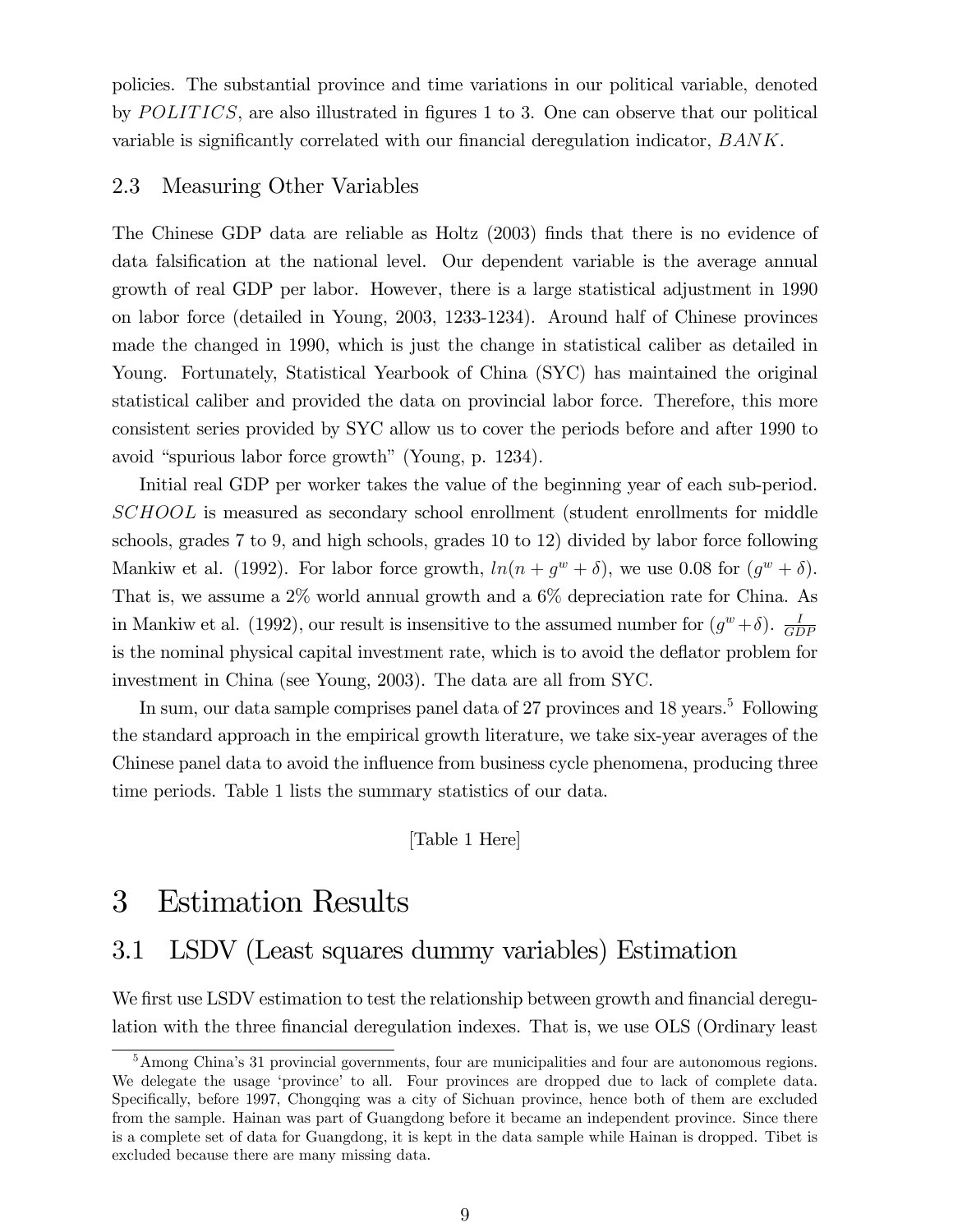squares) estimation that includes 27 province dummies and 3 time dummies. Table 2 summarizes the results.

Column 2.1 in Table 2 reports the OLS results with the banking/nonbank deregulation index,  $BANK$ . One can see that the estimated coefficient on  $BANK$  is positive and significant at the  $5\%$  level. It means a high degree of banking/nonbank deregulation is associated with a high rate of economic growth. The estimated coefficient on initial real output per worker is negative and significant at the  $1\%$  level, showing strong evidence of conditional convergence. The estimated coefficient on  $ln(SCHOOL)$  is positive and significant at the 1% level. The estimated coefficient on ln  $\left(\frac{I}{Y}\right)$  $\left(\frac{I}{Y}\right)$  is positive but insignificant at the 10% level, as in Weeks and Yao (2003). The estimated coefficient on  $\ln (n + g + \delta)$ is negative and significant at the  $10\%$  level. The model fits the Chinese data well.

Column 2.2 in Table 2 reports the OLS results with the financial deregulation index  $(FD)$  that quantifies all the financial deregulation policies. One can see that its estimated coefficient is positive. It means a high degree of financial deregulation is associated with a high rate of economic growth. However this relationship is insignificant at the  $10\%$  level.

Column 2.3 in Table 2 reports the OLS results with the stock market deregulation index  $(STOCK)$ . One can see that the estimated coefficient on STOCK is positive, which is insignificant at the  $10\%$  level.

#### [Table 2 Here]

#### 3.2 Endogeneity and LIML Regression

As discussed, the measures of financial deregulation may be endogenous to the growth process. To address the endogeneity problem, we adopt the IV approach and use the home-bias political variable, POLITICS, and POLITICS-squared as instruments.

In the presence of weak instruments, Hahn and Hausman (2005) show that the ratio between the Önite sample biases of 2SLS (two-stage least squares) and OLS with a troublesome explanator is (see Murray 2006)

$$
\frac{\text{Bias}(\beta_1^{2SLS})}{\text{Bias}(\beta_1^{OLS})} \approx \frac{l}{n\widetilde{R}^2},
$$

where l is the number of instruments, n is sample size and  $\tilde{R}^2$  is the first-stage partial R-squared of excluded instruments. From the first-stage results in column 3.1 to column 3.3 in Table 3, our  $n\tilde{R}^2$  is always much larger than the number of instruments. These show that 2SLS regression is favored over OLS. Further, Hahn and Hausman (2005) show that when the first-stage partial R-squared of excluded instruments  $(\widetilde{R}^2)$  is larger than 0.1, 2SLS is favored over OLS regressions. Our  $\widetilde{R}^2$  is larger than 0.1 in columns 3.2 and 3.3. In column 3.1 with banking/nonbank deregulation BANK, the  $\widetilde{R}^2$  is slightly smaller than 0.1. However, from the corresponding second-stage results, the endogeneity test of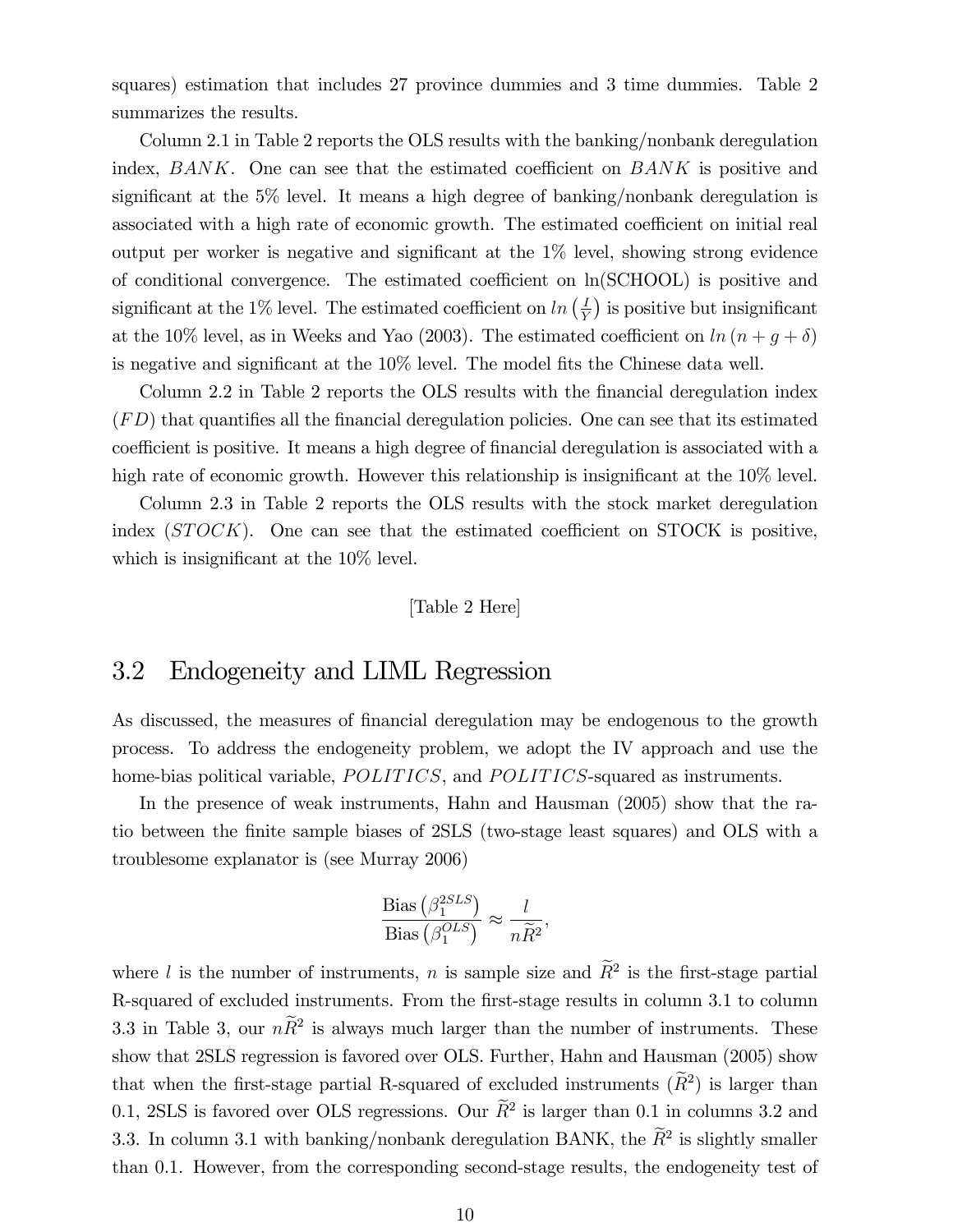BANK yields a p-value 0.033. It shows the strong endogeneity of financial deregulation. Therefore, 2SLS is also favored over OLS.

#### [Table 3 Here]

The above also shows that the instruments are possibly weak. Andrews and Stock (2005) state that now the common approach is to use 2SLS if instruments are strong and to adopt a robust strategy if instruments are weak. In the presence of many instruments, Stock and Yogo (2002) show that LIML (limited-information maximum likelihood) estimation is far superior to 2SLS. Therefore, we proceed with LIML estimation.

The first-stage results of LIML estimation are reported in Table 3. One can see that although POLITICS has a significant effect on  $BANK$ , the F-test on the joint significance of  $POLITICS$  and its square shows that they jointly have an insignificant effect on  $BANK$  at the 10% level. This confirms the presence of weak instruments. The F-tests on the joint significance of POLITICS and its square on FD and STOCK yield a p-value below 0.1, meaning the political variables jointly has a significant effect on  $FD$ and *STOCK* at the 10% level. These justify our use of LIML estimation.

Moreover, from the first-stage results in Table 3, one can observe that the estimated coefficient on initial real GDP per worker is insignificant. This actually means that having better initial conditions (like being richer and having better infrastructure) would not bring more financial deregulation policies. In contrast, the estimated coefficient on physical capital investment rate is significant at the  $1\%$  level. This is not surprising given that Chinese investment was mainly conducted by the state sectors. Therefore, political factors, rather than efficiency motives, may drive the physical capital investment of the provinces (see also Cull and Xu, 2003; Wei and Wang, 1997). Since both physical capital investment and financial deregulation are conducted on a political logic, the significant effect of physical capital investment rate on financial deregulation may be due to omitting other important political factors that are unrelated with our home-bias political variables.

The second stage results of LIML estimation are presented in Table 4. The endogeneity test always yields a p-value below 5%, showing strong evidence of the endogeneity of financial deregulation indicators.

In regression 4.1 in Table 4, the estimated coefficient on  $BANK$  remains positive and significant at the  $5\%$  level. Therefore, the positive relationship between banking deregulation and growth is causal. Comparing with the OLS result in column 2.1 in Table 2, the estimated coefficient on  $BANK$  becomes much larger in magnitude. This means the OLS regression under-estimates the significantly positive effect of  $BANK$  on growth. The weak identification (Cragg-Donald) test statistic is smaller than the Stock-Yogo critical value for the  $25\%$  maximal LIML size, meaning we have the existence of weak instruments. This further justifies our use of LIML regression. The over-identification test yields a p-value 0.60, which is much larger than 10%. Therefore, we accept the null that the instruments are valid.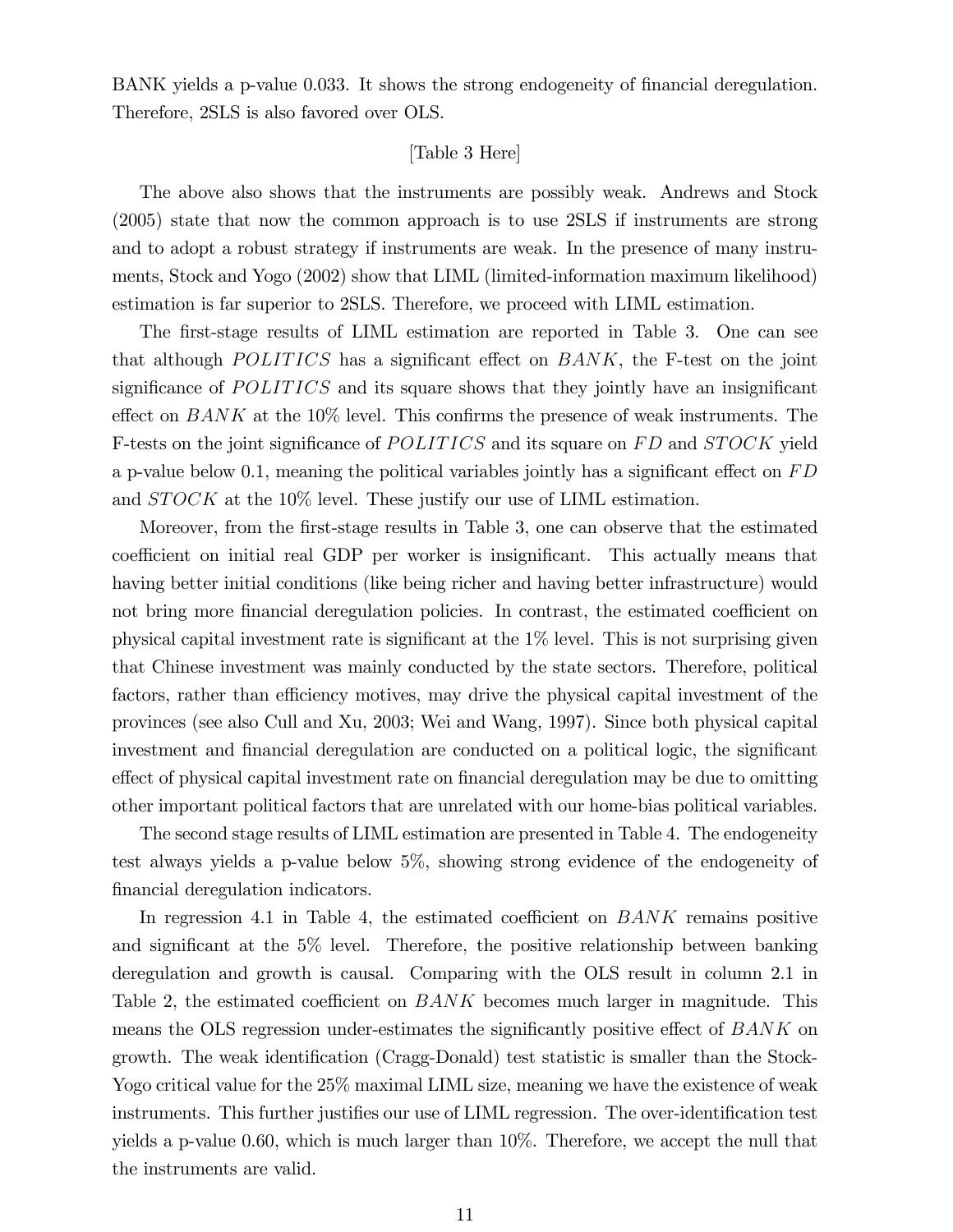In regression 4.2 in Table 4, the estimated coefficient on  $FD$  remains positive but becomes significant at the  $5\%$  level. Therefore, financial deregulation has a significant causal effect on growth. Comparing with the OLS result in column 2.2 in Table 2, the estimated coefficient on  $FD$  becomes much larger in magnitude. This means the OLS regression under-estimates the significantly positive effect of  $FD$  on growth. The weak identification test statistic is smaller than the Stock-Yogo critical value for the 25% maximal LIML size, further justifying our use of LIML regression. The over-identification test yields a p-value 0.32, which supports the validity of the instruments.

In regression 4.3 in Table 4, the estimated coefficient on  $STOCK$  remains positive but becomes significant at the  $10\%$  level. Therefore, stock market deregulation has a causal effect on growth, which is significant at the  $10\%$  level. Its estimated coefficient also becomes much larger in magnitude. The over-identification test yields a p-value 0.15, which supports the validity of the instruments.

#### [Table 4 Here]

The estimated magnitude of IV regression is economically significant for the financial deregulation indicators. For example, using regression 4.1, all else equal, the banking/nonbank deregulation on average has contributed 1.91% to annual growth during the period 1981-1998, which is around 24% of the total annual growth of China during the same period. Similarly, using regressions 4.2 and 4.3, all else equal, financial deregulation and stock market deregulation on average have contributed 1.31% and 0.54% respectively to annual growth during the period 1981-1998.

#### 3.3 Robustness Check

It is not hard to accept that home bias in political decision-making is likely to influence the extent of financial deregulation within any province. However, there may be concern that the same home bias in decision-making will also influence other policies that generate faster economic growth. That is, the instrument may pick up not just the effects of financial deregulation on growth but other effects as well. Omitting other effects may produce a bias on our estimated coefficients and even weaken the validity of our instruments. This concern is valid and applies to other areas of economics that try to isolate the effect of one particular group of policies like tariff reduction on the interested variable. It also makes any study on the Chinese experience very hard. One can never fully get around this issue, but we try to minimize the concern by another IV strategy.

As stated in Murray  $(2006)$ , if one can find another group of instruments that are grounded on different rationales, then she may be able to check the robustness of her results, provided that all the instruments are valid. Finding one group of instruments is already tough, finding two groups is much tougher. What we can do is to follow the review conclusions in (Levine, 2005): "This broad spectrum of work suggests that finance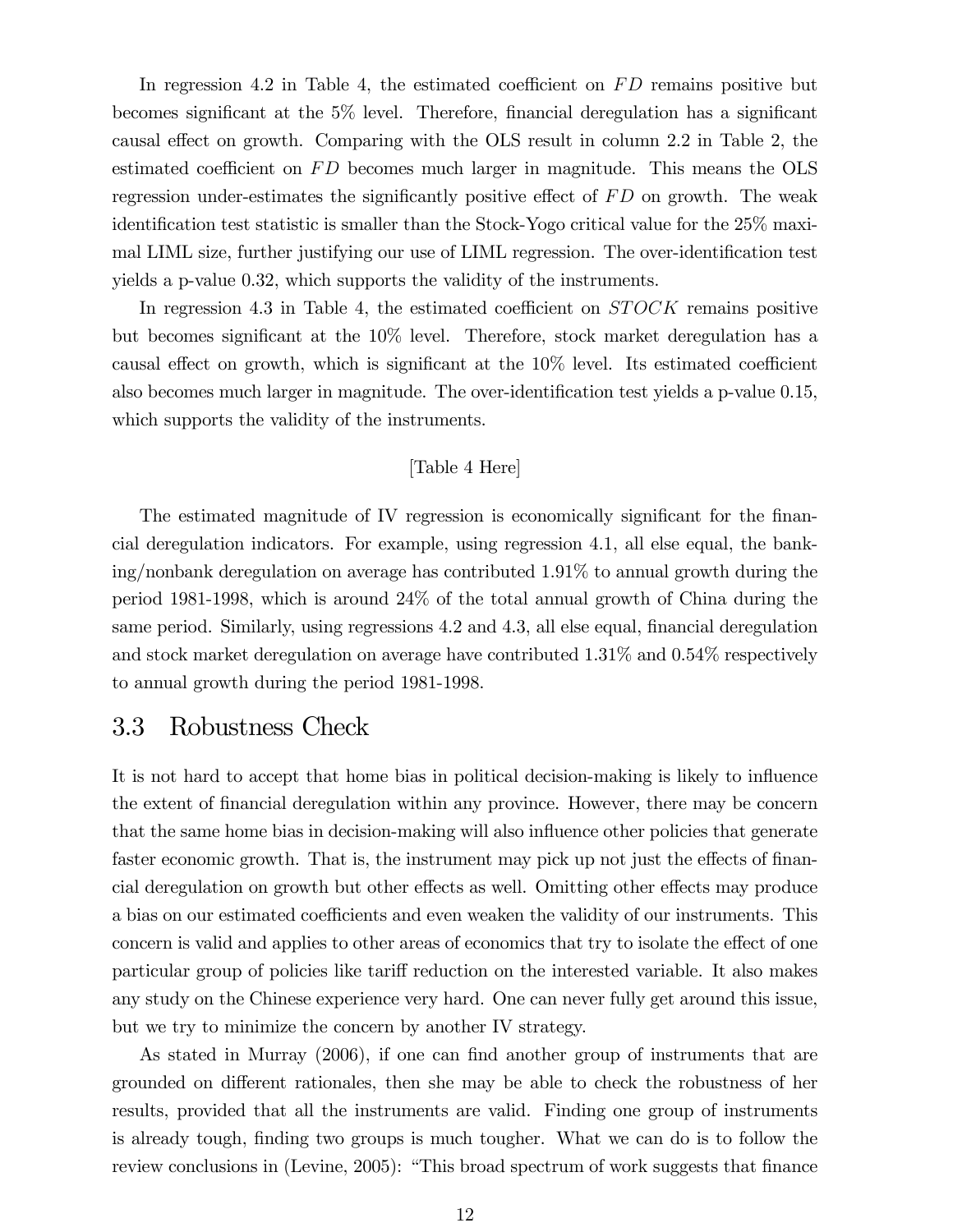maybe influenced by political, legal, cultural, and even geographical factors." That is, we try to Önd some geographical factors as instruments. We have one contemporary weather indicator, namely, the variation of monthly temperature calculated using the Weather Yearbook of China and the Natural Resources Database of China Academy of Sciences.

The problem with geographical factors as instruments is that previous literature has shown that geography may influence growth via other channels. Moreover, the variation of temperature has little effect on financial deregulation, as can be seen from the firststage results in column 3.4 in Table 3. The second-stage results on indicator BANK are reported in columns 4.4 of Table 4. The estimated coefficient on BANK is significant at the 5% level, with a slightly larger magnitude. Our results are also robust to the combination of other weather indicators (not reported here) and our political variables as instruments. Moreover, the result is robust with system GMM (Generalized method of moments) estimation that overcomes the potential endogeneity of all explanatory variables by using the political variables, more weather variables to avoid under-identification, and the time dummies. Arellano and Bover (1995) and Blundell and Bond (1998) show that system GMM estimator can dramatically improve efficiency and avoid the weak instruments problem in the first-difference GMM estimator.

Therefore, we argue that, all instruments could influence growth via other channels, but the component of Önancial deregulation explained by political variables, geographical variables and time variables must be highly correlated with the potential omitted growth  $determinant(s)$  to keep the results robust. It is not unlikely, but it is hard to argue that this omitted variable bias alone is driving this relationship. At least, one may be able to say that China's market-oriented deregulation (could be finance, could be other dimensions, and could be every one of them) has a significant causal effect on growth. Nevertheless, we deem our study as the first step towards achieving the final mission of isolating the effect of financial deregulation on growth.

## 4 Conclusions

In this paper we use the Chinese gradual financial deregulation experience to re-examine the finance-growth nexus. Using home-bias political variables to overcome the endogeneity of financial deregulation, we find a significant causal effect of financial deregulation on economic growth. The results are robust to controlling for conditional convergence, other growth determinants, and time and province effects. Despite that our measurement of main indicators and the empirical strategy may not be perfect, our study is the Örst step in uncovering the role of China's financial deregulation in promoting growth.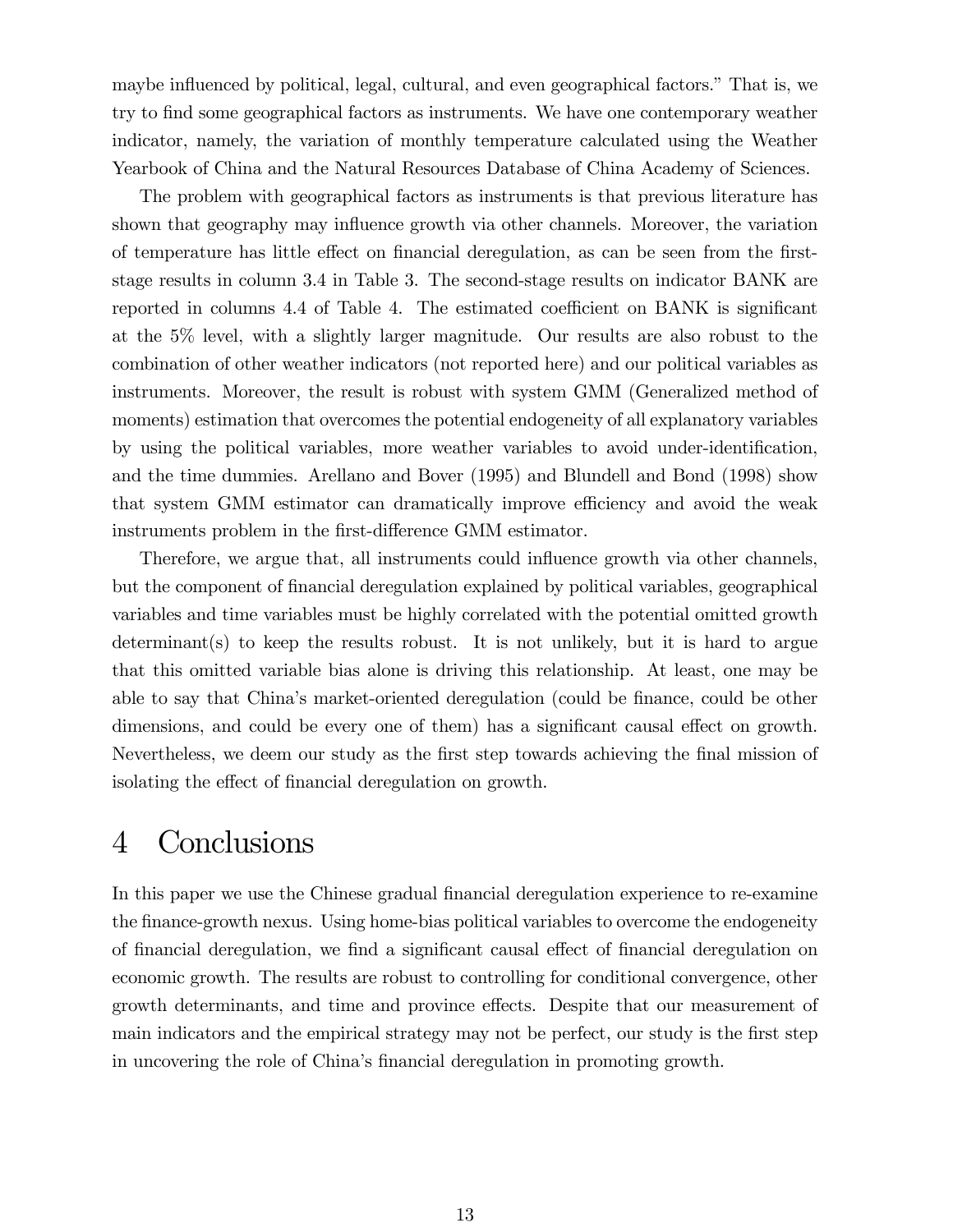| $\mathbf{r}$      |                 |             |                  |                  |           |                 |                  |                  |                  |
|-------------------|-----------------|-------------|------------------|------------------|-----------|-----------------|------------------|------------------|------------------|
|                   | Annual          |             |                  |                  |           | Annual          |                  |                  |                  |
| Province          | Growth          | <b>BANK</b> | FD               | <b>POLITICS</b>  | Province  | Growth          | <b>BANK</b>      | FD               | <b>POLITICS</b>  |
|                   |                 |             |                  | $\boldsymbol{0}$ |           | $7.2\,$         |                  |                  | $\,6\,$          |
| Beijing (1981-86) | $6.0\,$         | $1.25\,$    | $1.25\,$<br>7.92 |                  | Shandong  |                 | 0.19             | 0.19<br>1.07     | $8.2\,$          |
| Beijing (1987-92) | $5.0\,$         | 6.76        |                  | $1.5\,$          | Shandong  | $5.7\,$         | 1.07             |                  |                  |
| Beijing (1993-98) | $\ \, 9.5$      | 8.76        | 11.05            | $2.3\,$          | Shandong  | $\,9.5$         | 2.71             | 2.71             | $7.9\,$          |
| Tianjin           | $5.6\,$         | 1.54        | $1.54\,$         | $\overline{0}$   | Henan     | $5.9\,$         | $0.02\,$         | 0.02             | $\overline{2}$   |
| Tianjin           | $4.2\,$         | $6.24\,$    | 7.08             | 0.4              | Henan     | $3.8\,$         | 0.16             | 0.16             | $2.6\,$          |
| Tianjin           | 12.0            | 6.33        | 7.33             | $1.2\,$          | Henan     | 7.8             | $0.12\,$         | 0.12             | $2.8\,$          |
| Hebei             | 6.2             | 0.42        | 0.42             | $\boldsymbol{9}$ | Hubei     | $7.5\,$         | 0.45             | 0.45             | $\sqrt{3}$       |
| Hebei             | $5.6$           | 1.29        | $1.29\,$         | $\bf 5$          | Hubei     | $4.6\,$         | 1.81             | 1.99             | $1.2\,$          |
| Hebei             | 9.5             | 1.26        | $1.26\,$         | $5.9\,$          | Hubei     | $10.2\,$        | 1.97             | 2.18             | $5.2\,$          |
| Shanxi            | $7.7\,$         | $0.01\,$    | $0.05\,$         | $\sqrt{3}$       | Hunan     | $5.4\,$         | $0.03\,$         | 0.03             | $1\,$            |
| Shanxi            | $3.5\,$         | 0.10        | $0.31\,$         | 2.1              | Hunan     | $3.4\,$         | $0.22\,$         | 0.22             | $0.4\,$          |
| Shanxi            | $7.8\,$         | 0.05        | $0.27\,$         | $4.8\,$          | Hunan     | $7.6\,$         | $0.18\,$         | 0.18             | $3.4\,$          |
| Inner Mongolia    | $7.5\,$         | $\theta$    | $\boldsymbol{0}$ | $\mathbf{1}$     | Guangdong | 7.7             | $0.85\,$         | 0.86             | $\mathbf{1}$     |
| Inner Mongolia    | 4.6             | $\theta$    | $\theta$         | $\boldsymbol{0}$ | Guangdong | $\!\!\!\!\!8.9$ | $3.48\,$         | 3.60             | $1.5\,$          |
| Inner Mongolia    | 8.1             | $\theta$    | $\overline{0}$   | $\theta$         | Guangdong | $9.0\,$         | 4.70             | 4.85             | $\sqrt{3}$       |
| Liaoning          | $6.0\,$         | 0.51        | 0.55             | $\overline{4}$   | Guangxi   | $3.6\,$         | 0.01             | 0.01             | $\boldsymbol{0}$ |
| Liaoning          | 4.3             | 2.40        | 2.81             | $\mathbf{1}$     | Guangxi   | $5.2\,$         | 0.03             | 0.03             | $\mathbf{1}$     |
| Liaoning          | $\!\!\!\!\!8.2$ | $3.39\,$    | 3.83             | $2.6\,$          | Guangxi   | 6.9             | $0.03\,$         | 0.03             | $\rm 0.2$        |
| Jilin             | $4.2\,$         | $0.01\,$    | $0.01\,$         | $\boldsymbol{0}$ | Guizhou   | $6.5\,$         | $\boldsymbol{0}$ | $\boldsymbol{0}$ | $\,1\,$          |
| Jilin             | $2.6\,$         | $1.03\,$    | $1.03\,$         | $\boldsymbol{0}$ | Guizhou   | $2.4\,$         | $\boldsymbol{0}$ | $\boldsymbol{0}$ | $\rm 0.2$        |
| Jilin             | $10.3\,$        | $2.14\,$    | 2.14             | 1.4              | Guizhou   | $5.2\,$         | $\boldsymbol{0}$ | $\boldsymbol{0}$ | $\boldsymbol{0}$ |
| Heilongjiang      | $2.9\,$         | 0.03        | $0.03\,$         | $\theta$         | Yunnan    | 6.1             | $\boldsymbol{0}$ | $\theta$         | $\boldsymbol{0}$ |
| Heilongjiang      | $3.7\,$         | 0.82        | $0.95\,$         | $\boldsymbol{0}$ | Yunnan    | 5.1             | $\boldsymbol{0}$ | $\boldsymbol{0}$ | $\boldsymbol{0}$ |
| Heilongjiang      | $4.9\,$         | 1.76        | 1.91             | $\mathbf{1}$     | Yunnan    | $6.8\,$         | $\overline{0}$   | $\overline{0}$   | $\boldsymbol{0}$ |
| Shanghai          | $6.3\,$         | 1.79        | $3.29\,$         | $\sqrt{2}$       | Shaanxi   | $6.6\,$         | 0.14             | 0.14             | $\mathbf 1$      |
| Shanghai          | $6.6\,$         | 8.40        | 15.73            | $\!3.2\!$        | Shaanxi   | $4.3\,$         | 0.97             | 0.97             | $0.6\,$          |
| Shanghai          | 11.7            | 11.49       | 20.49            | $7.5\,$          | Shaanxi   | $6.3\,$         | $0.93\,$         | 0.93             | $2.5\,$          |
| Jiangsu           | $7.9\,$         | 0.49        | $0.49\,$         | 8                | Gansu     | 5.1             | $\theta$         | $\overline{0}$   | $\mathbf{1}$     |
| Jiangsu           | $7.9\,$         | 1.86        | 1.86             | $6.6\,$          | Gansu     | 4.7             | 0.10             | 0.10             | $0.5\,$          |
| Jiangsu           | 11.0            | 2.86        | $2.93\,$         | $10.3\,$         | Gansu     | $6.5\,$         | 0.06             | 0.06             | $\boldsymbol{0}$ |
| Zhejiang          | $\!\!\!\!\!8.2$ | $0.57\,$    | $0.57\,$         | $\overline{3}$   | Qinghai   | $6.5\,$         | $\boldsymbol{0}$ | 0                | $\boldsymbol{0}$ |
| Zhejiang          | $6.8\,$         | 2.08        | $2.08\,$         | $5.4\,$          | Qinghai   | $2.2\,$         | 0.24             | $0.24\,$         | $\boldsymbol{0}$ |
| Zhejiang          | 11.0            | 3.13        | $3.13\,$         | $6.1\,$          | Qinghai   | $5.8\,$         | $0.24\,$         | $0.24\,$         | $\boldsymbol{0}$ |
| Anhui             | $6.9\,$         | $\theta$    | $\theta$         | $\overline{4}$   | Ningxia   | 6.7             | $\boldsymbol{0}$ | $\boldsymbol{0}$ | $\boldsymbol{0}$ |
| Anhui             | $2.0\,$         | 0.29        | $0.29\,$         | 1.8              | Ningxia   | $\!3.2\!$       | 0.11             | $0.11\,$         | $\boldsymbol{0}$ |
| Anhui             | $\,9.6$         | $1.25\,$    | $1.25\,$         | 5.1              | Ningxia   | $5.0\,$         | 0.11             | 0.11             | $\boldsymbol{0}$ |
| Fujian            | $6.0\,$         | 0.60        | 1.43             | $\overline{3}$   | Xinjiang  | 8.7             | 0.01             | $0.01\,$         | $\boldsymbol{0}$ |
| Fujian            | $6.9\,$         | $2.95\,$    | $2.95\,$         | $2.26\,$         | Xinjiang  | $7.2\,$         | 0.17             | 0.17             | $0.5\,$          |
| Fujian            | 10.7            | 5.11        | $5.16\,$         | 1.7              | Xinjiang  | $6.3\,$         | $0.13\,$         | 0.13             | $\mathbf{1}$     |
| Jiangxi           | $6.0\,$         | 0.33        | 0.33             | $\overline{2}$   |           |                 |                  |                  |                  |
| Jiangxi           | $5.2\,$         | 1.29        | $1.29\,$         | $\overline{0}$   |           |                 |                  |                  |                  |
| Jiangxi           | $6.5\,$         | $2.25\,$    | $2.25\,$         | $0.6\,$          |           |                 |                  |                  |                  |

Appendix: Data on Average Annual Growth Rate, Financial Deregulation and Home-bias Politics

Note: Growth rates are in percentage.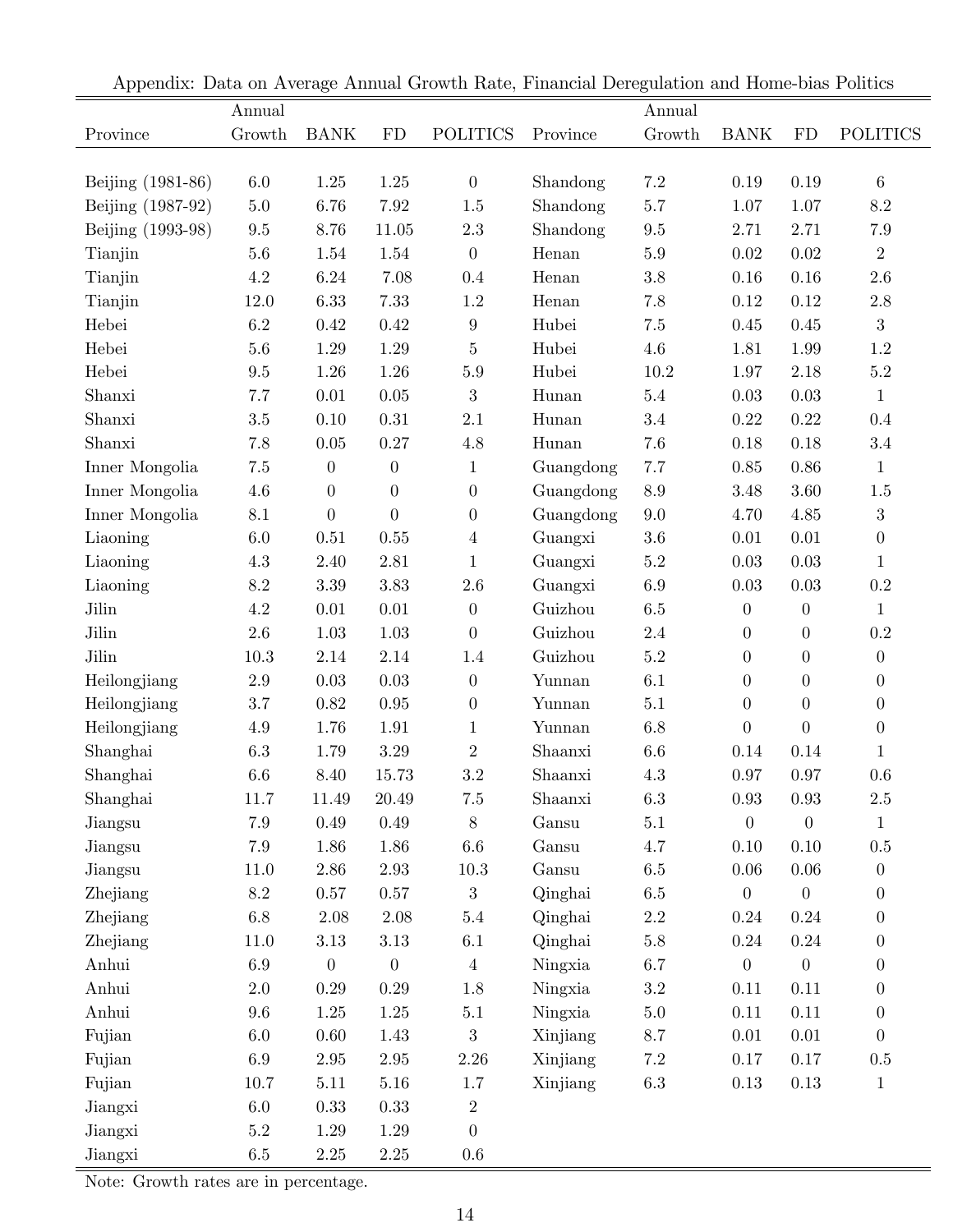### References

- [1] Acemoglu, Daron. 2009. Introduction to Modern Economic Growth. Princeton University Press.
- [2] Andrews, D., and J.H. Stock. 2005. "Inference with Weak Instruments." Cowles Foundation Discussion Paper No. 1530.
- [3] Arellano, M., and O. Bover. 1995. "Another look at the instrumental variables estimation of error components models." Journal of Econometrics 68: 29-51.
- [4] Barro, R., and X. Sala-i-Martin. 2004. Economic Growth  $(2^{nd}$  edition). Cambridge, MA: MIT Press.
- [5] Barro, R. 2003. "Determinants of Economic Growth in a Panel of Countries," Annals of Economics and Finance  $4(2)$ : 231-74.
- [6] Blundell, R., and S. Bond. 1998. "Initial conditions and moment restrictions in dynamic panel data models." *Journal of Econometrics* 87: 11–143.
- [7] Brant, L., and T. Rawski. (Editors) 2008. China's Great Economic Transformation, Cambridge: Cambridge University Press.
- [8] Brant, L., and X. Zhu. 2007. "China's Banking Sector and Economic Growth," in *Chinese Finance at the Cross-Roads* (edited by Charles Calomaris), Columbia University, Columbia, 42–87.
- [9] Chow, G. 2004. "Economic Reform and Growth in China," Annals of Economics and *Finances* 5 (1): 127-52.
- [10] Cull, Robert, and Lixin Colin Xu, 2003, "Who Gets Credit? The Behavior of Bureaucrats and State Banks in Allocating Credit to Chinese State-Owned Enterprises," Journal of Development Economics, 71: 533-59.
- [11] Demirguc-Kunt, A. and R. Levine. 2001. Financial Structure and Economic Growth: A cross-country comparison of Banks, Markets, and Development. Cambridge, MA: MIT Press.
- [12] Deng, Xiaoping, 1975. "Several Points on Developing Industry" (in Chinese) [Guan Yu Fa Zhan Gong Ye de Ji Dian Yi Jian.
- [13] Hahn, Jinyong and Jerry Hausman. 2005. "Instrumental Variable Estimation with Valid and Invalid Instruments." Unpublished paper, Cambridge, MA, July.
- [14] Holtz, Carsten A. 2003. "Fast, Clear and Accurate:' How Reliable Are Chinese Output and Economic Growth Statistics?" The China Quarterly, 173: 122-63.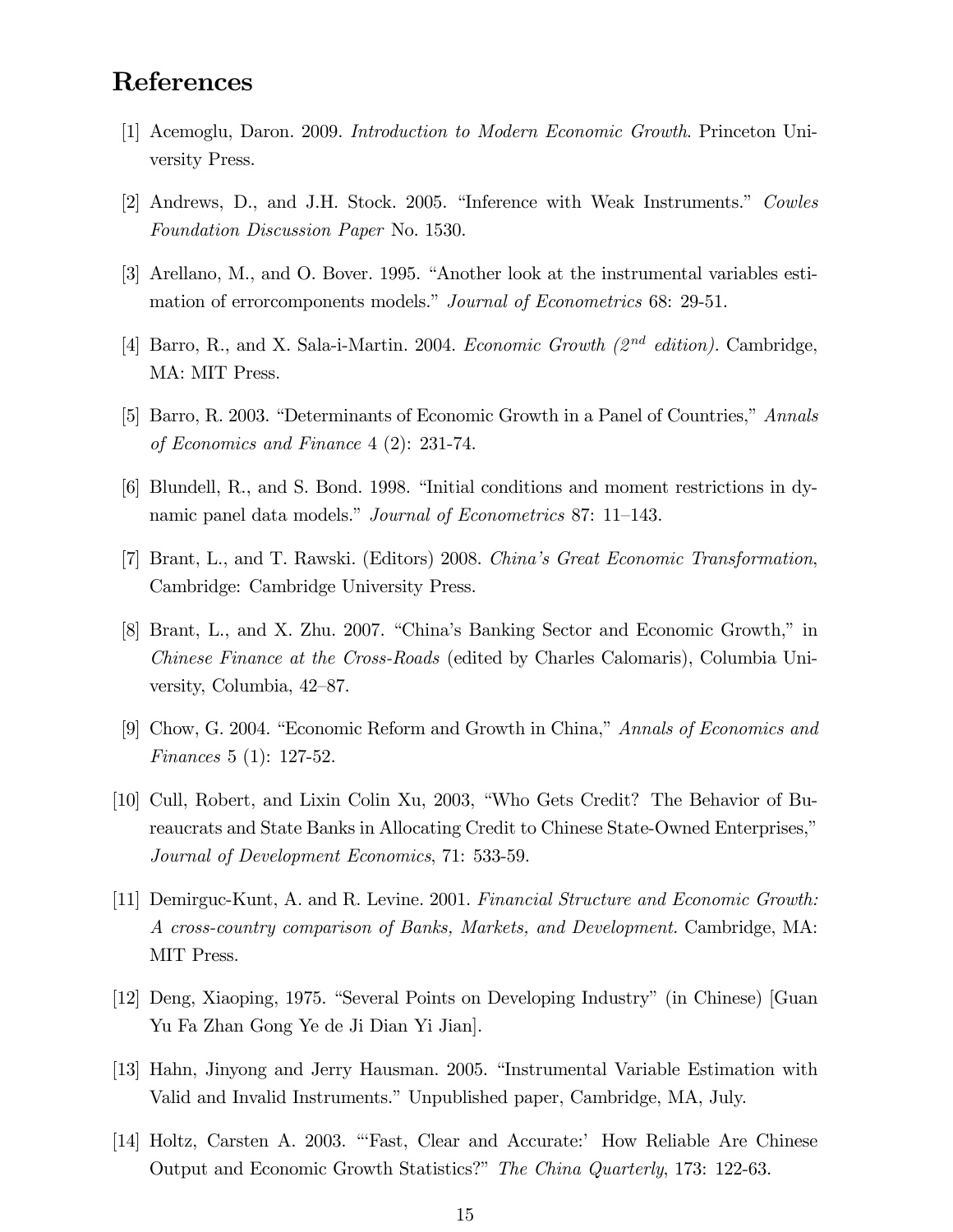- [15] Jbili, A., K. Enders, and V. Treichel. 1997. "Financial Sector Reforms in Algeria, Morocco, and Tunisia: A Preliminary Assessment," IMF Working Paper No. 81.
- [16] King, R. G. and R. Levine. 1993. "Finance and Growth: Schumpeter Might Be Right", Quarterly Journal of Economics, 108: 717-738.
- [17] Lardy, N., 1998. China's Unfinished Economic Revolution. Brookings Institution Press.
- [18] Levine, R. 2005. "Finance and Growth: Theory and Evidence," in *Handbook of Economic Growth 1*, P. Aghion and S. Durlauf (ed.). Elsevier.
- [19] Levine, R. and S. Zervos. 1998. "Stock markets, banks, and economic growth", American Economic Review, 88: 537-558.
- [20] Lucas, R. 1988. "On the mechanics of economic development." Journal of Monetary Economics 22: 3-42.
- [21] Mankiw, G., D. Romer and D. Weil. 1992. "A Contribution to the Empirics of Economic Growth." Quarterly Journal of Economics 107: 407-37.
- [22] McKinnon, R. I. (1973), Money and Capital in Economic Development, Washington, DC: Brookings Institution.
- [23] Murray, M.P. 2006. "Avoiding Invalid Instruments and Coping with Weak Instruments." Journal of Economic Perspectives 20 (4), 111-32.
- [24] Naughton, Barry. 1995. Growing Out of the Plan: Chinese Economic Reform, 1978-1993. Cambridge: Cambridge University Press.
- [25] Naughton, Barry. 1998. "China's Financial Reform: Achievements and Challenges," BRIE Working Paper 112.
- [26] Rajan, R., and L. Zingales. 1998. "Financial Dependence and Growth," American Economic Review 88 (June): 559-86.
- [27] Riedel, J., and W.S. Turley. 1999. "The Politics and Economics of Transition to an Open Market Economy in Vietnam," OECD Development Center Technical Papers No. 152.
- [28] Robinson, J. 1952. "The Generalization of the General Theory", In: the Rate of Interest and Other Essays, London: MacMillan.
- [29] Schumpeter, J. A. 1912. "Theorie der Wirtschaftlichen Entwicklung. Leipzig: Dunker & Humblot", The Theory of Economic Development, 1912, translated by R. Opie. Cambridge, MA: Harvard University Press, 1934.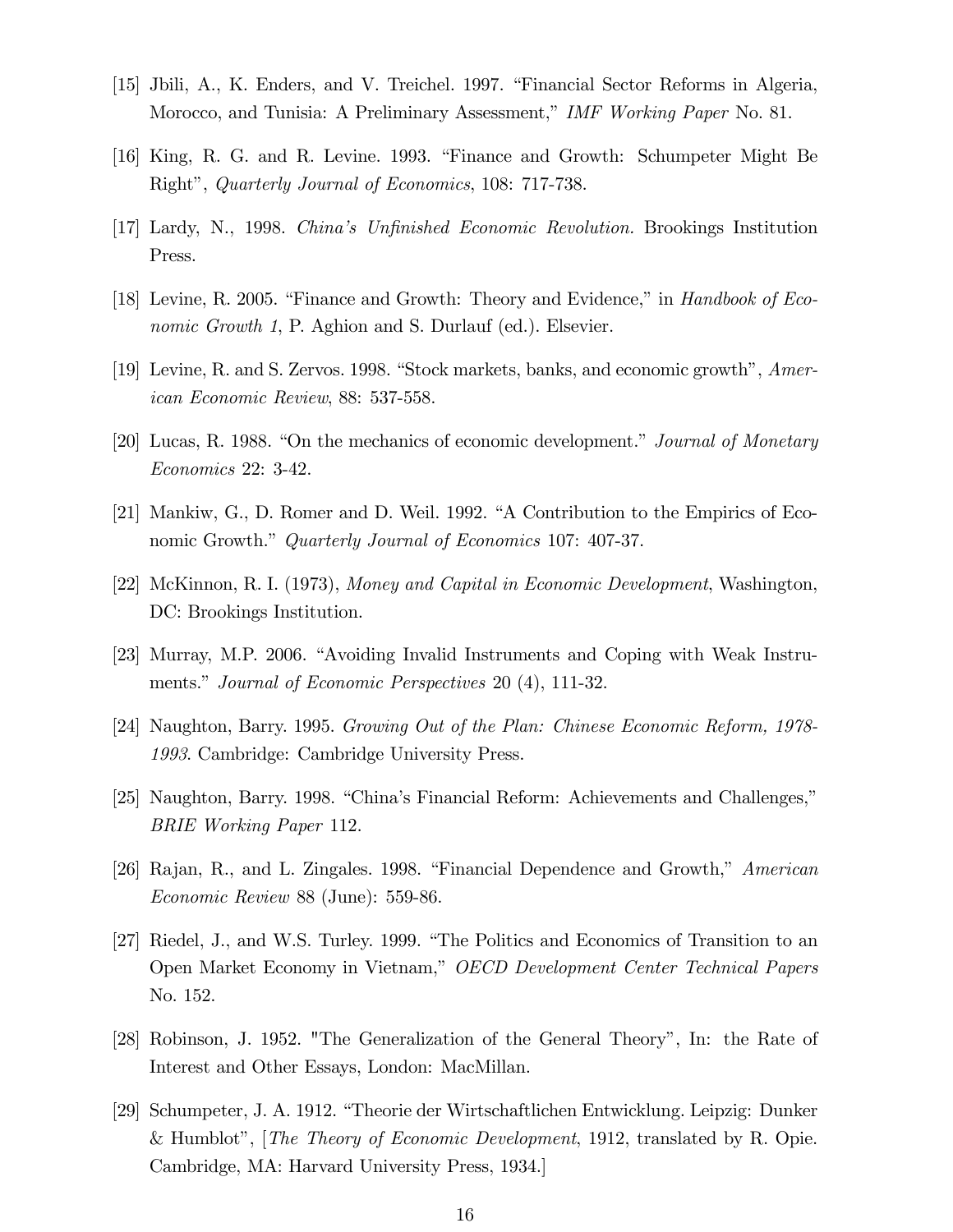- [30] Shirk, Susan L. 2003. The Political Logic of Economic Reform in China. Berkeley: University of California Press.
- [31] Solow, R. 2003. "Reflections on Growth and Development," Annals of Economics and Finance 4 (2): 219-29.
- [32] Stock, J. H., and M. Yogo. 2002. "Testing for Weak Instruments in Linear IV Regression." *NBER Technical Working Paper No.* 284.
- [33] Weeks, M. and J. Yao. 2003. "Provincial Conditional Income Convergence in China, 1953-1997: A Panel Data Approach," Econometric Reviews 22: 59-77.
- [34] Wei, Shang-Jin, and Tao Wang, 1997, "The Siamese Twins: Do State-Owned Banks Favor State-Owned Enterprises in China?" China Economic Review, 8 (1): 19-29.
- [35] Young, A. 2003. "Gold into Base Metals: Productivity Growth in the People's Republic of China during the Reform Period," Journal of Political Economy 111: 1220-61.
- [36] Annals of the Officials of the People's Republic of China. 2003. [Zhong Hua Ren Min] Gong He Guo Zhi Guan Zhi]. Beijing: China Social Press.
- [37] Big Economic Events Since Chinaís Reform and Opening-up (1978-1998). 2000. [Zhong Guo Gai Ge Kai Fang Yi Lai Da Shi Ji Yao (1978-1998)]. Institute of Economic Research, the China Academy of Social Sciences. Beijing: The Economic Science Press.
- [38] Statistical Yearbook of China [Zhong Guo Tong Ji Nian Jian]. Beijing: China Statistical Press 1978-1999 (annual).
- [39] Statistical Yearbook on Chinaís Cities [Zhong Guo Cheng Shi Tong Ji Nian Jian]. Beijing: China Construction and Consulting and Service Center on Chinese Statistical Information 1986-1989; Beijing: China Statistical Press 1990-1999 (annual).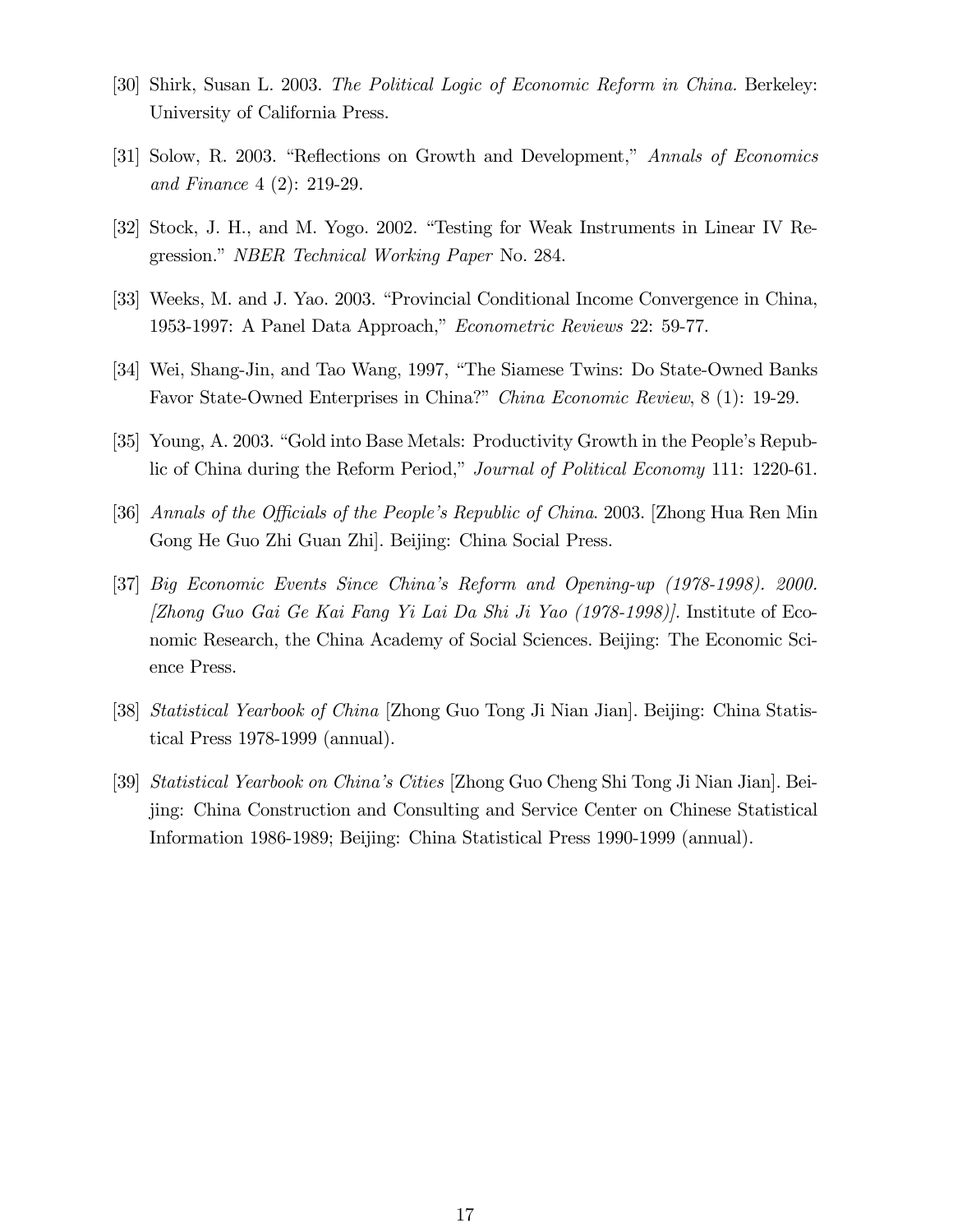| л.                     |      |                    |                |         |
|------------------------|------|--------------------|----------------|---------|
|                        | Mean | Standard deviation | Minimum        | Maximum |
|                        |      |                    |                |         |
| growth (annual, $\%$ ) | 6.47 | 2.26               | 2.00           | 12.00   |
| <b>BANK</b>            | 1.41 | 2.24               | $\overline{0}$ | 11.49   |
| FD                     | 1.73 | 3.34               | $\overline{0}$ | 20.49   |
| <b>STOCK</b>           | 0.33 | 1.31               | $\overline{0}$ | 9       |
| <b>POLITICS</b>        | 2.19 | 2.53               | $\overline{0}$ | 10.3    |
| $\ln(Y/L)_{t-1}$       | 7.39 | 0.62               | 6.21           | 9.42    |
| ln(SCHOOL)             | 2.25 | 0.24               | 1.76           | 2.84    |
| ln(I/Y)                | 3.67 | 0.22               | 3.14           | 4.32    |
| $\ln(n+g^w+\delta)$    | 2.32 | 0.14               | 1.93           | 2.61    |
|                        |      |                    |                |         |

Table 1: Descriptive statistics

Observations: 81. The data are six-year averages for 27 provinces. Except for growth, BANK, FD, STOCK and  $ln(\frac{Y}{I})$  $\frac{Y}{L}\big)_{t-1}$ , all other variables are multiplied by 100 and then taken logarithms.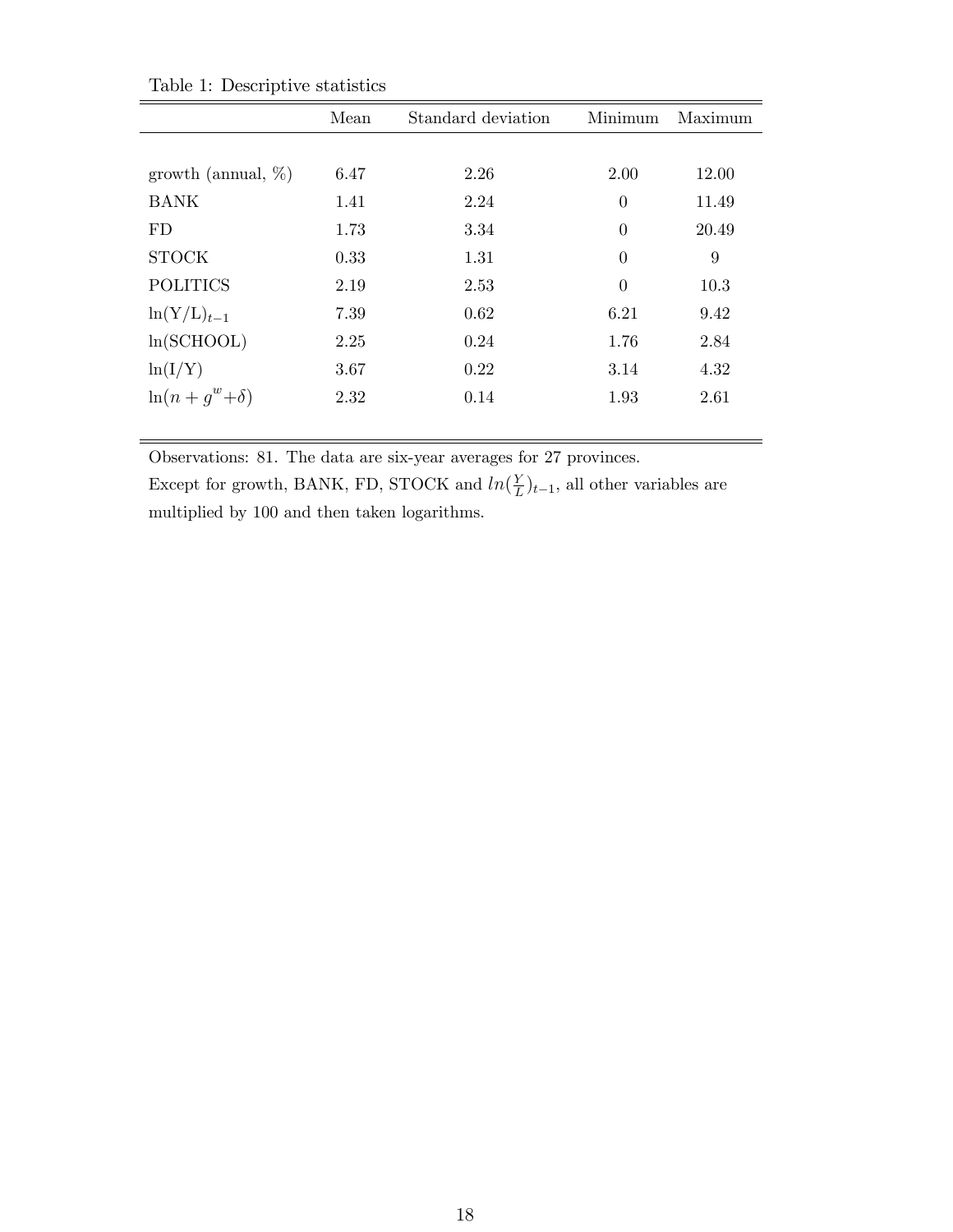|                                                                | Regression number                                                                                                                                                                          |            |                    |
|----------------------------------------------------------------|--------------------------------------------------------------------------------------------------------------------------------------------------------------------------------------------|------------|--------------------|
| Independent Variable                                           | 2.1                                                                                                                                                                                        | 2.2        | 2.3                |
|                                                                |                                                                                                                                                                                            |            |                    |
| BANK                                                           | $0.40**$                                                                                                                                                                                   |            |                    |
|                                                                | (0.17)                                                                                                                                                                                     |            |                    |
| ${\cal FD}$                                                    |                                                                                                                                                                                            | 0.18       |                    |
|                                                                |                                                                                                                                                                                            | (0.11)     |                    |
|                                                                |                                                                                                                                                                                            |            | 0.07               |
| $STOCK$<br>$\ln\left(\frac{Y}{L}\right)_{i,t-1}$<br>ln(SCHOOL) |                                                                                                                                                                                            |            | (0.26)             |
|                                                                | $-5.24***$                                                                                                                                                                                 | $-4.76***$ | $-4.71***$         |
|                                                                | (1.90)<br>(1.85)<br>$4.76***$<br>$4.67^{\ast\ast\ast}$<br>(1.69)<br>(1.75)<br>$0.40\,$<br>$1.10\,$<br>(2.50)<br>(2.60)<br>$-5.26***$<br>$-4.82**$<br>$\ln(n+g+\delta)$<br>(2.15)<br>(2.20) | (1.98)     |                    |
|                                                                |                                                                                                                                                                                            |            | $5.12***$          |
|                                                                | Yes<br>Yes<br>Yes<br>Yes<br>0.84<br>0.83<br>81<br>$81\,$<br>$81\,$                                                                                                                         | (1.80)     |                    |
|                                                                |                                                                                                                                                                                            |            | 2.77               |
| $\ln\left(\frac{I}{Y}\right)$                                  |                                                                                                                                                                                            | (2.61)     |                    |
|                                                                |                                                                                                                                                                                            |            | $-5.58^{\ast\ast}$ |
|                                                                |                                                                                                                                                                                            |            | (2.25)             |
|                                                                |                                                                                                                                                                                            |            |                    |
| Time Fixed Effects                                             |                                                                                                                                                                                            |            | Yes                |
| Province Fixed Effects                                         |                                                                                                                                                                                            |            | Yes                |
|                                                                |                                                                                                                                                                                            |            |                    |
| $\mathbf{R}^2$                                                 |                                                                                                                                                                                            |            | 0.82               |
| Observations                                                   |                                                                                                                                                                                            |            |                    |

Table 2. LSDV Regressions between Financial Deregulation and Economic Growth Dep. Var.: Average Annual Growth Rate of Real GDP per worker 1981-86, 1987-92, 1993-98

 $^{***}\mathrm{Significant}$  at the 0.01 level,  $^{**}$  at the 0.05 level,  $^{*}$  at the 0.10 level

(standard errors in parentheses)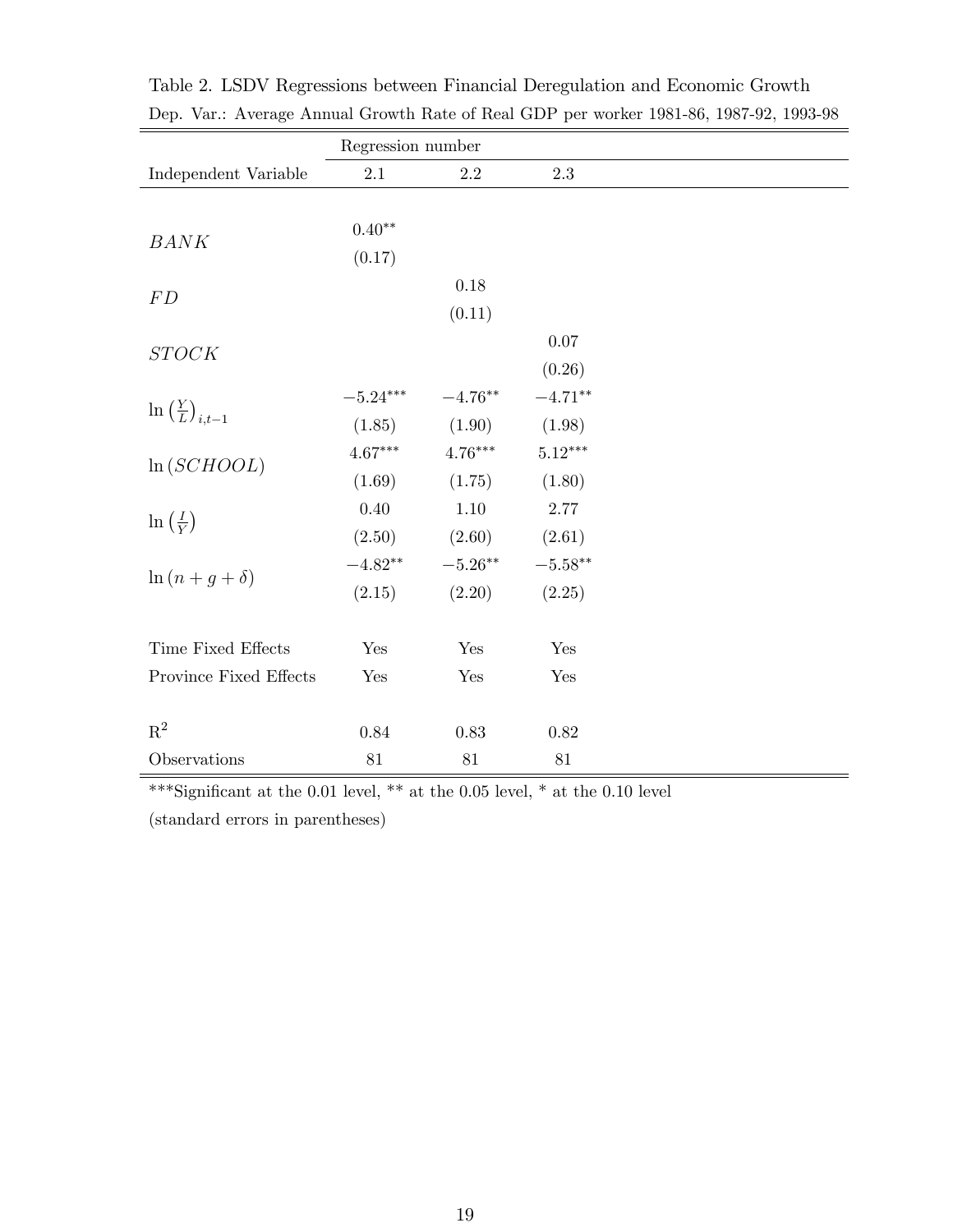|                                                                                                           | Regression number                 |           |                                                                                             |             |  |  |
|-----------------------------------------------------------------------------------------------------------|-----------------------------------|-----------|---------------------------------------------------------------------------------------------|-------------|--|--|
|                                                                                                           | 3.1                               | $\!3.2\!$ | $3.3\,$                                                                                     | $3.4\,$     |  |  |
|                                                                                                           | First-stage dependent variable as |           |                                                                                             |             |  |  |
| Independent Variable                                                                                      | <b>BANK</b>                       | FD        | STOCK                                                                                       | <b>BANK</b> |  |  |
|                                                                                                           |                                   |           |                                                                                             |             |  |  |
| POLITICS                                                                                                  | $0.43*$                           | $0.65*$   | $0.23\,$                                                                                    | $0.44*$     |  |  |
|                                                                                                           | (0.24)                            | (0.37)    | (0.16)                                                                                      | (0.24)      |  |  |
| POLITICS-squared                                                                                          | $-0.02$                           | $-0.03$   | $-0.001$                                                                                    | $-0.02\,$   |  |  |
|                                                                                                           | (0.02)                            | (0.04)    | (0.02)                                                                                      | (0.02)      |  |  |
| $\ln\left(\frac{Y}{L}\right)_{i,t-1}$                                                                     | 1.22                              | $-0.27$   | $-1.49$                                                                                     | $1.39\,$    |  |  |
|                                                                                                           | (1.60)                            | (2.45)    | (1.08)                                                                                      | (1.64)      |  |  |
| $\ln(SCHOOL)$                                                                                             | 1.24                              | 2.13      | $0.89\,$                                                                                    | 1.26        |  |  |
|                                                                                                           | (1.43)                            | (2.19)    | (0.96)                                                                                      | (1.44)      |  |  |
| $\ln\left(\frac{I}{Y}\right)$                                                                             | $5.97^{\ast\ast\ast}$             | $9.76***$ | $3.79***$                                                                                   | $5.98***$   |  |  |
|                                                                                                           | (1.92)                            | (2.94)    | (1.29)                                                                                      | (1.94)      |  |  |
| $\ln(n+g+\delta)$                                                                                         | $-1.66$                           | $-1.25$   | 0.41                                                                                        | $-1.63$     |  |  |
|                                                                                                           | (1.80)                            | (2.76)    | (1.21)                                                                                      | (1.82)      |  |  |
| Variation of Monthly Temperature                                                                          |                                   |           |                                                                                             | $0.01\,$    |  |  |
|                                                                                                           |                                   |           |                                                                                             | (0.02)      |  |  |
| Time Fixed Effects                                                                                        | Yes                               | Yes       | Yes                                                                                         | Yes         |  |  |
| Province Fixed Effects                                                                                    | Yes                               | Yes       | Yes                                                                                         | Yes         |  |  |
|                                                                                                           |                                   |           |                                                                                             |             |  |  |
| Partial R-squared of excluded instruments                                                                 | 0.0807                            | 0.1049    | 0.1139                                                                                      | 0.0874      |  |  |
| $Bias(\beta_1^{2SLS})$<br>$\approx \frac{l}{n\widetilde{R}^2}$<br>$\overline{\text{Bias}(\beta_1^{OLS})}$ |                                   |           | $\frac{2}{6.54}$ =0.31 $\frac{2}{8.50}$ =0.24 $\frac{2}{9.23}$ =0.22 $\frac{3}{7.08}$ =0.42 |             |  |  |
| F-test on excluded instruments:                                                                           | $2.02\,$                          | 2.69      | 2.96                                                                                        | 1.44        |  |  |
| $(\text{prob. of } F)$                                                                                    | (0.144)                           | (0.078)   | (0.062)                                                                                     | (0.245)     |  |  |
|                                                                                                           |                                   |           |                                                                                             |             |  |  |
| $R^2$ (centered)                                                                                          | $0.89\,$                          | 0.88      | $0.85\,$                                                                                    | 0.89        |  |  |
| Observations                                                                                              | $81\,$                            | $81\,$    | 81                                                                                          | 81          |  |  |

Table 3. Regressions between Financial Deregulation and Economic Growth First-stage results.

\*\*\*Significant at the 0.01 level, \*\* at the 0.05 level, \* at the 0.10 level

(standard errors in parentheses)